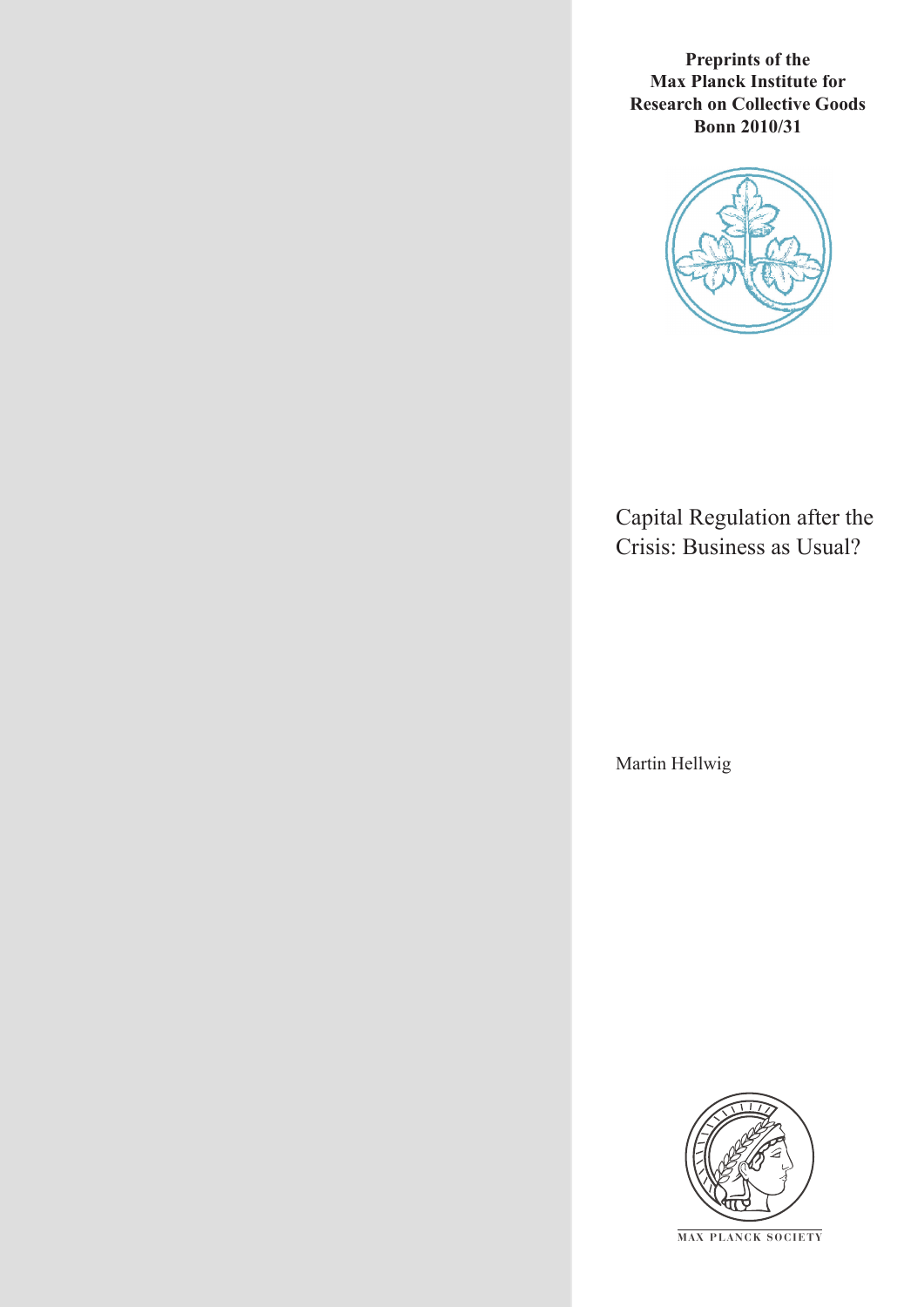

# **Capital Regulation after the Crisis: Business as Usual?**

Martin Hellwig

July 2010

Max Planck Institute for Research on Collective Goods, Kurt-Schumacher-Str. 10, D-53113 Bonn http://www.coll.mpg.de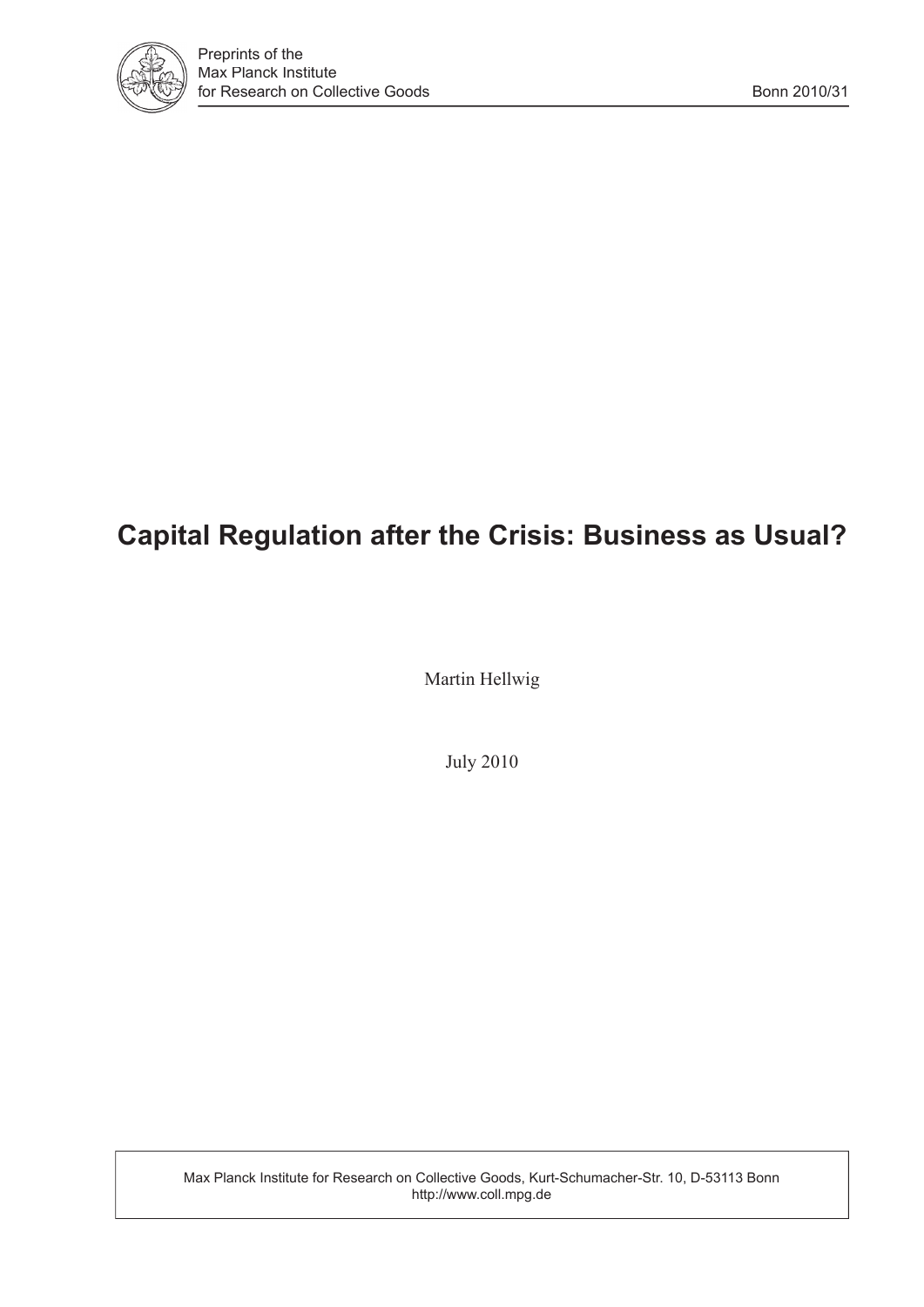#### **Capital Regulation after the Crisis: Business as Usual?1**

#### **Martin Hellwig**

#### **Abstract**

The paper discusses the reform of capital regulation of banks in the wake of the financial crisis of 2007/2009. Whereas the Basel Committee on Banking Supervision seems to go for marginal changes here and there, the paper calls for a thorough overhaul, moving away from risk calibration and raising capital requirements very substantially. The argument is based on the observation that the current system of risk-calibrated capital requirements, in particular under the modelbased approach, played a key role in allowing banks to be undercapitalized prior to the crisis, with strong systemic effects for deleveraging multipliers and for the functioning of interbank markets. The argument is also based on the observation that the current system has no theoretical foundation, its objectives are ill-specified, and its effects have not been thought through, either for the individual bank or for the system as a whole. Objections to substantial increases in capital requirements rest on arguments that run counter to economic logic or are themselves evidence of moral hazard and a need for regulation.

*JEL Classifications:* G01, G21, G28

-

*Key Words:* financial crisis, Basel Accord, banking regulation, capital requirements, modelbased approach, systemic risk

<sup>1</sup> For helpful discussions and comments, I am grateful to Anat Admati, Claudia Buch, Christoph Engel, Hans Gersbach, Oliver Himmler, Jörn Lüdemann, Manfred J.M. Neumann, Paul Pfleiderer, and Christian von Weizsäcker.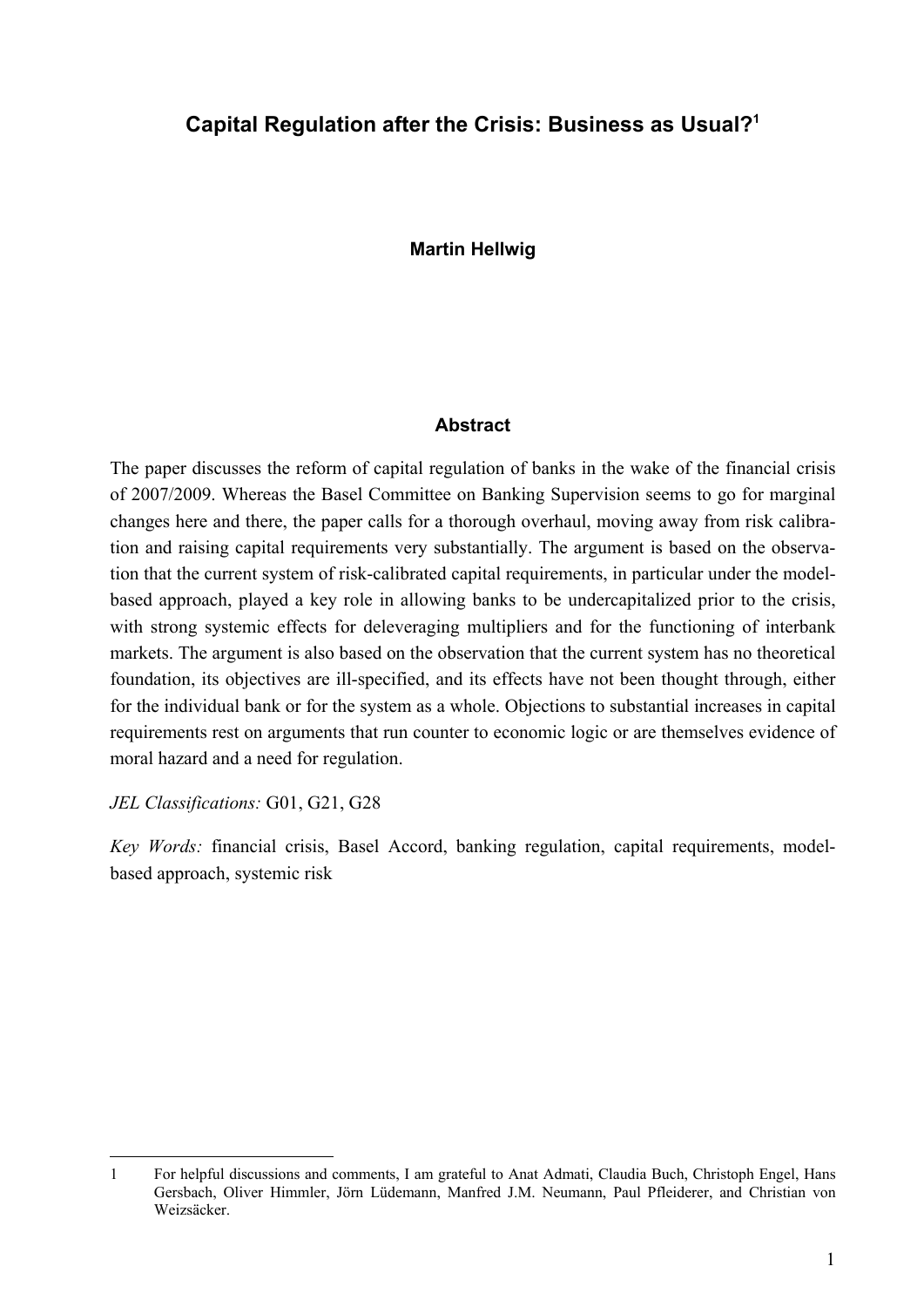# **1. Introduction**

In December 2009, the Basel Committee on Banking Supervision has submitted proposals for a reform of the regulation of capital requirements for banks in the wake of the crisis. In its Consultative Document, the Basel Committee observes that banks entered the crisis with too little capital and that the insufficiency of bank capital played an important role in the crisis. To improve matters, it proposes an international harmonization of the definition of capital and the introduction of a leverage ratio, as well as tighter standards for bank liquidity, and various measures to reduce the procyclical effects of capital regulation. The Basel Committee does not, however, present any systematic analysis of why the proposed measures should have the salutary effects that are expected of them.

Nor does the Basel Committee present any systematic analysis of why the existing system of capital regulation has failed so miserably in the crisis. Over the past two decades, this system has been developed and ever more refined with an enormous investment of effort and sophistication. Why then could major banking institutions manage their risks and their equity in a way that materially contributed to the crisis? Why was bank capital so low that, shortly after the onset of the crisis, there were doubts about bank solvency, and interbank markets were destroyed by mistrust? What assurance do we have that individual banks or the overall banking system would have fared better if the changes that are now being proposed had already been installed a decade ago? Is it really enough to tighten a screw here and put in a new nail there? Or doesn't the entire ship of banking regulation need a thorough overhaul?

The regulatory community seems unwilling to even ask such questions. It sticks to a tradition of discussing the rules of capital regulation among the bureaucratic *cognoscenti*, in some interaction with the industry, without ever providing any theoretical or empirical analysis of the effects that the measures under consideration are deemed to have and without heeding demands that such analyses should be just as much a precondition for the implementation of new regulatory rules as for the introduction of new pharmaceutical drugs into the market.<sup>2</sup>

# **2. Capital Regulation and the Financial Crisis**

It is by now widely recognized that the global financial crisis of  $2007 - 2009$  was not just a matter of subprime mortgage securitization in the United States having gone astray.<sup>3</sup> Although the real estate and mortgage crisis in the United States was serious enough, losses from real estate and mortgage investments in the United States were not larger than, e.g., losses in the Japanese banking crisis of the nineties, which did not take down the global financial system. The real estate and mortgage crisis in the United States ended up taking down the global financial system because the institutions that were involved were more fragile and more interconnected than in previous crises. Moreover, once the crisis broke into the open, in August 2007, the system devel-

<sup>2</sup> Hellwig (1996).

<sup>3</sup> For a systematic account of the crisis, see Hellwig (2009).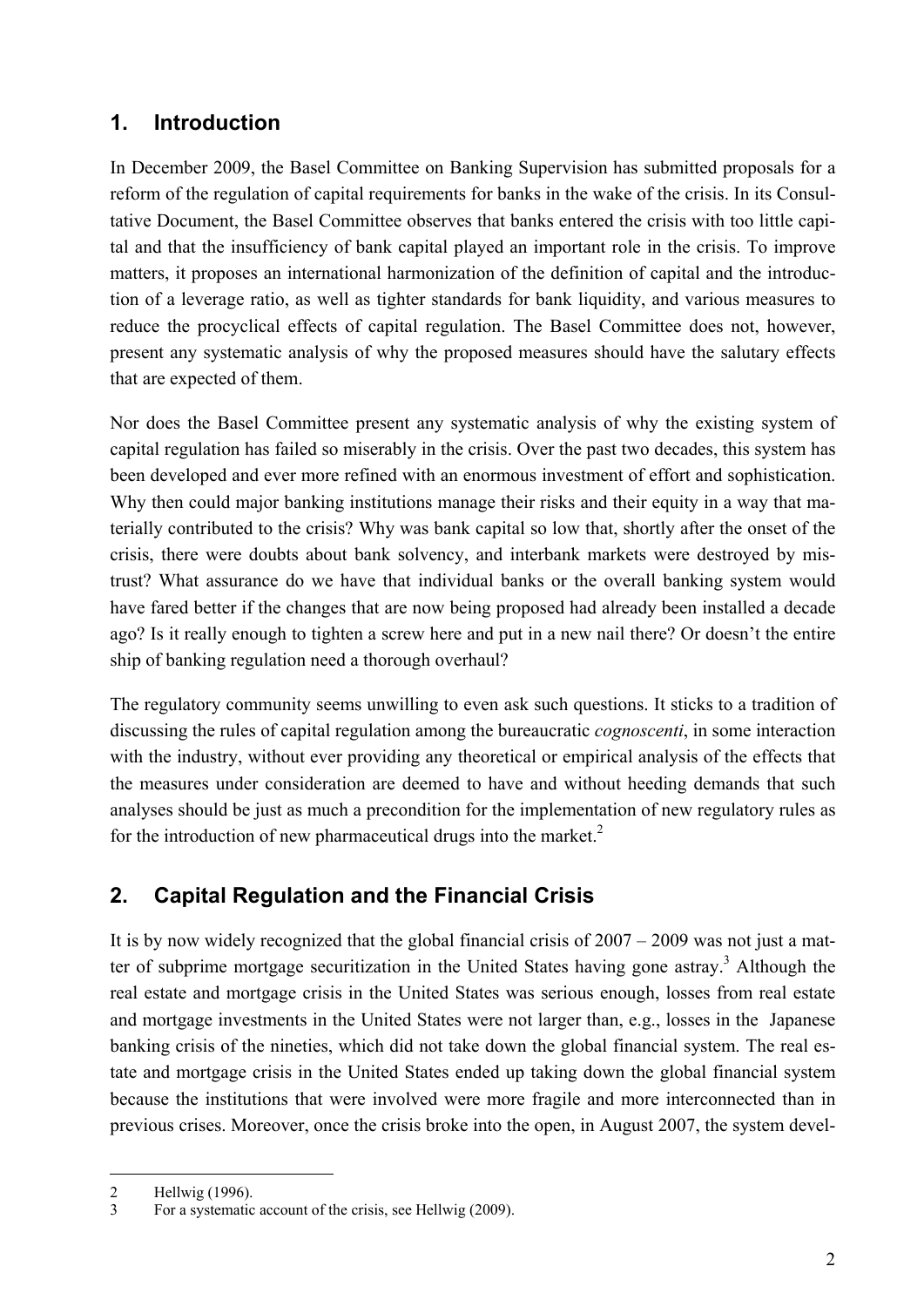oped an implosive dynamic of its own, based on the interplay of price decreases in malfunctioning markets, fair value accounting requiring immediate writedowns on the affected assets, an insufficiency of bank capital requiring deleveraging, thus adding to the downward pressure on asset prices. The downward spiral that this interplay generated didn't come to a stop until, in October 2008, the taxpayers of the most important countries were committed to stepping in.

Fragility was due to excessive indebtedness and to excessive maturity transformation. Some of this excessive indebtedness and excessive maturity transformation was due to the development of a shadow banking system, institutions outside the domain of banking regulation that financed themselves by issuing short-term debt in wholesale markets and that invested in tradable assets with longer maturities. Thus, conduits and structured-investment vehicles (SIVs) provided banks with a way of investing in asset-backed securities without putting up the equity that would have been required if they had held these investments in their own books.<sup>4</sup> Equity requirements for the guarantees that the sponsoring banks had provided for these vehicles were much lower, indeed in many instances, no equity was required at all. Nor were these guarantees subjected to largeexposure regulation.

Some of the excessive indebtedness and maturity transformation was also due to the exploitation of the model-based approach to capital regulation by banks inside the domain of banking regulation. Many institutions had equity amounting to  $1 - 3$  % of their balance sheets even as they were vaunting themselves as having 10 % "core capital". The latter quantity, which relates equity to risk-weighted assets, is of course useless if the risk weights have not been chosen appropriately. An example<sup>5</sup> is provided by UBS Investment Bank retaining the super-senior tranches of MBS CDOs of their own creation in their own portfolio and avoiding capital charges by engaging in credit defaults swaps against the credit risks of these securities.<sup>6</sup> The correlation of the counterparty risks of these credit default swaps with the underlying credit risks of the MBS CDOs themselves went unnoticed<sup>7</sup>

When the crisis broke into the open in August 2007, much of the shadow banking system fell apart. Because rating downgrades induced significant capital losses on assets held by conduits and SIVs, refinancing of these vehicles through the market was no longer forthcoming. In line with the guarantees they had given, the sponsoring banks had to step in. As they did so, they had to take these vehicles into their own books. As a result, they were short of equity; some of them were even insolvent because the vehicles that they had guaranteed had incurred losses that exceeded their own previous equity. For those that were not insolvent, the capital charges against

<sup>-</sup>4 According to Acharya, Schnabl, and Suarez (2009), this is the only reason why these investments were considered worthwhile.

<sup>5</sup> UBS (2008).

<sup>6</sup> Thus, in its 2007 Annual Report, AIG writes that "approximately \$ 379 billion … of the \$ 527 billion in notional exposure of AIGFP's super senior credit default swap portfolio as of December 31, 2007 represents derivatives written, for financial institutions, principally in Europe, for the purpose of providing them with regulatory capital relief rather than risk mitigation."

<sup>7</sup> On the role of such correlations of counterparty risks and underlying risks in derivatives hiding systemic risk, see Hellwig (1995).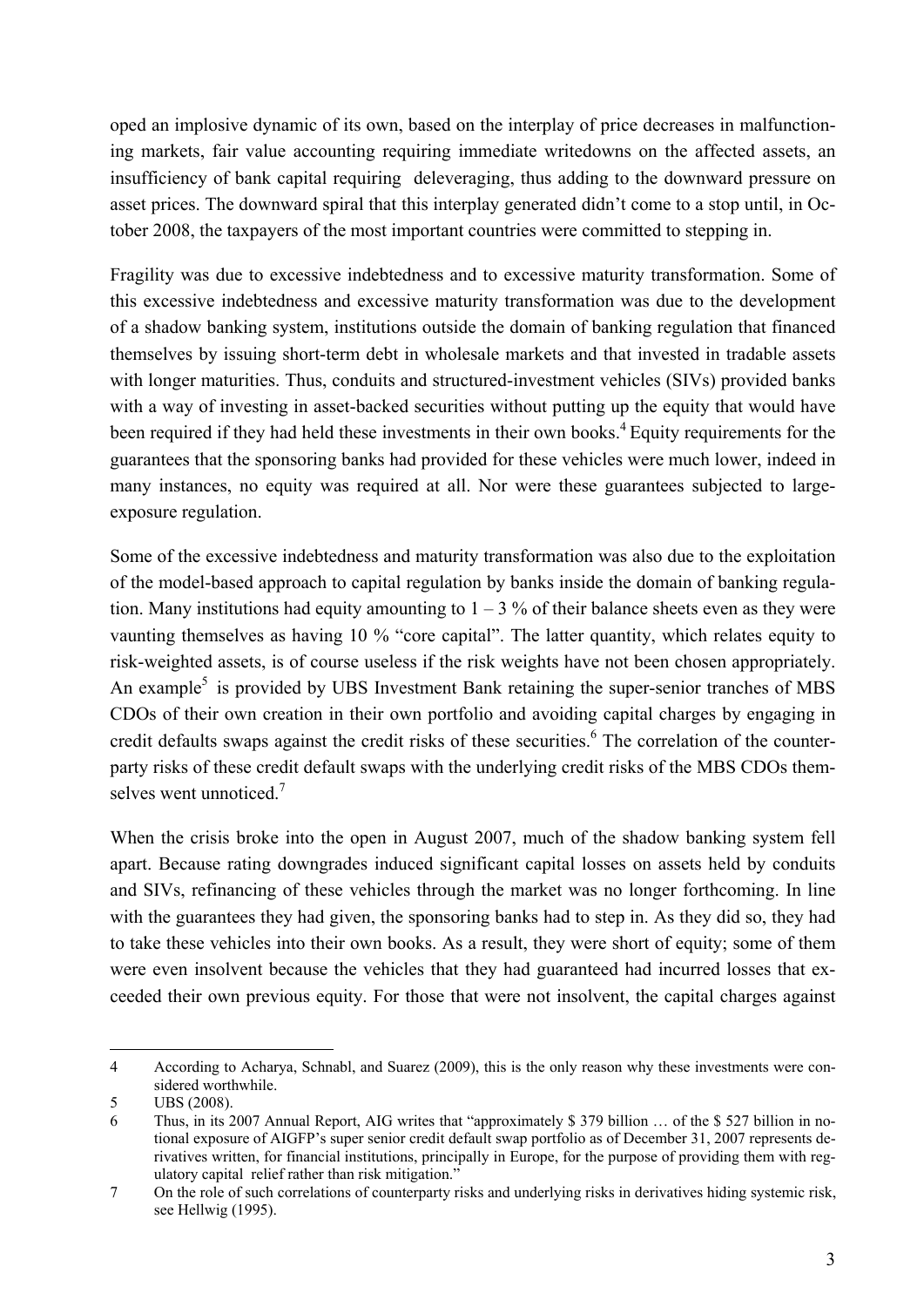the assets newly taken into their own books created a need to raise additional capital or to deleverage by selling assets.

A need to raise additional capital or to deleverage by selling assets also arose for institutions that had to take writedowns on asset values in their books and that failed to have "free capital", i.e., capital in excess of regulatory requirements. In the crisis, however, there was only limited scope for raising new capital. Therefore, a lot of deleveraging had to take place. Such deleveraging is unproblematic if it involves a single bank trying to improve the structure of its balance sheet. It is a source of systemic risk, however, if there are many banks trying to improve the structures of their balance sheets by selling assets and reducing their debts. Such simultaneous deleveraging will mainly serve to lower asset prices. The asset price decreases feed back into a need for further writedowns, again cutting into bank equity and creating a need for further deleveraging.

The systemic problem is enhanced by maturity transformation. If economic lifetimes of assets are short, some deleveraging can be engineered, even at the level of the overall system, by not reinvesting when the assets' lifetimes come to an end. If economic lifetimes of assets are long, however, such disinvestment by the overall system is not possible. Houses and long-term mortgages are there and have to be held by someone. Individuals can disinvest by selling them, but the system as a whole cannot do so.<sup>8</sup> Thus, the various conduits, SIVs and investment banks that held asset-backed securities with medium- to long-term maturities and that refinanced themselves by issuing debt of very short maturities contributed to systemic risk not only because they were overindebted but also because their balance sheets contained the seeds of a tremendous deleveraging spiral.

The deleveraging spiral was particularly pronounced because the multipliers for deleveraging were enormous. If equity amounts to 2.5 % of the balance sheet, one dollar's worth of losses creates a need to sell forty dollars' worth of assets on average in order to bring the capital ratio back into line.

If equity amounts to 2.5 % of the balance sheet, it also doesn't take long for concerns about solvency to arise.<sup>9</sup> Such concerns cause frictions for refinancing, in particular, in the wholesale markets that had provided the major source of short-term funding for many institutions. Fears for one's own refinancing prevent institutions from acting as buyers of securities even if prices are deemed to be "too low". Such fears may also create incentives for deleveraging in excess of regulatory requirements, thereby adding to the spiral. From August 2007 until October 2008, there were several episodes where interbank markets broke down and central banks had to step in to replace them. In the end, in the wake of the Lehman insolvency, these markets broke down completely, and the turmoil in the global financial system induced governments to step in and provide wholesale guarantees for financial institutions.

<sup>8</sup> For a warning about this, see Blum and Hellwig (1995, 1996).

<sup>9</sup> Prior to the crisis, UBS had equity capital equal to 40 bn. CHF, with an overall balance sheet of 1600 bn. CHF. Losses on subprime-mortgage backed securities and derivatives amounted to well over 40 bn. CHF. If it hadn't been for recapitalization by the government of Singapore and by the Swiss Confederacy, UBS would have had to declare bankruptcy.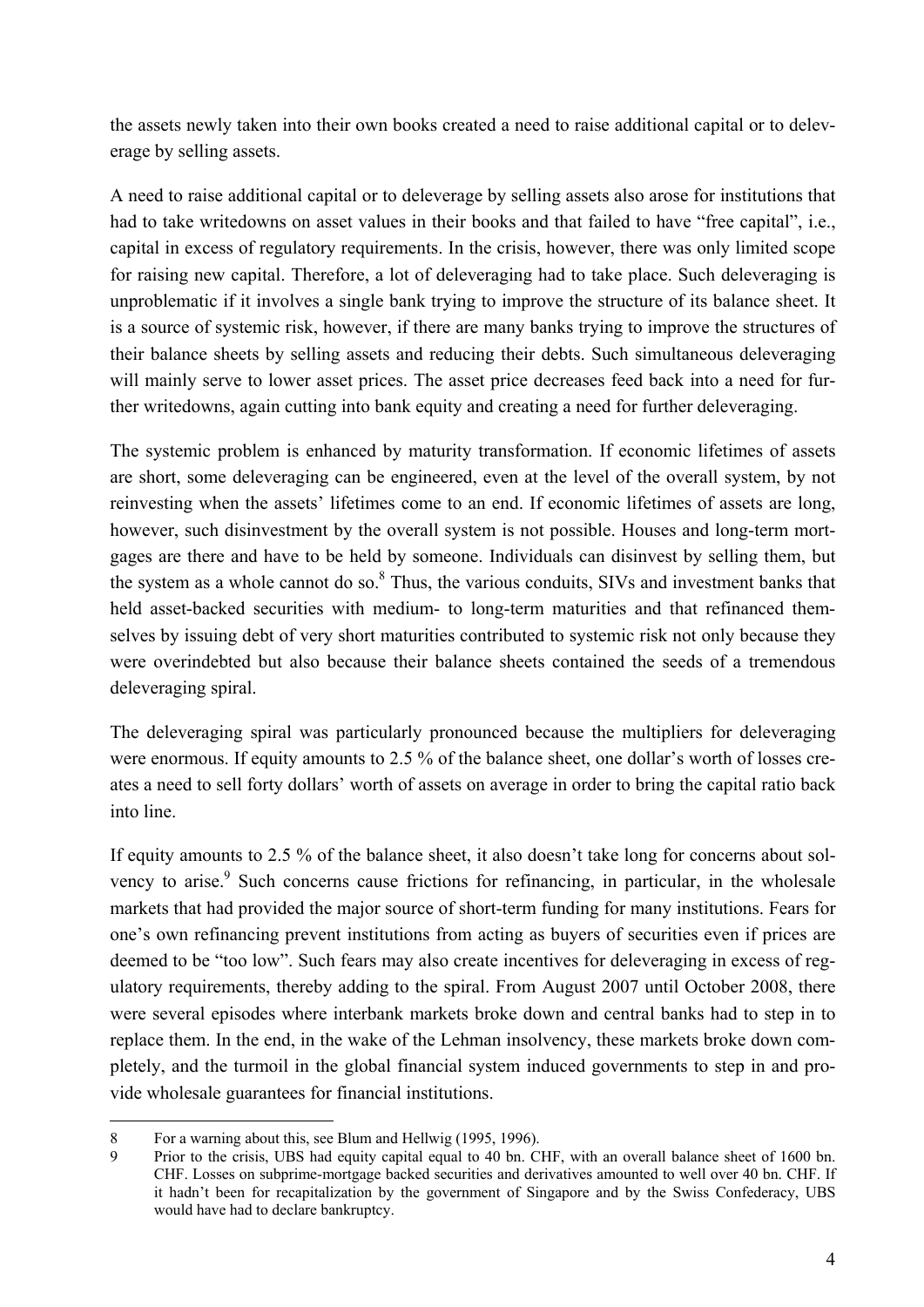### **3. Regulatory Capture by Sophistication: A Brief History of Capital Regulation**

The focus of banking regulation on bank capital is a recent phenomenon. From the nineteenthirties to the nineteen-seventies, banking regulation and supervision focused on market structure, asset allocation rules, and interest rates. Between the mid-seventies and the late eighties, however, these modes of regulation were largely dismantled. They had become dysfunctional because financial innovations, the liberalization of international capital flows, and the revolution in information and communication technologies had changed the makeup of the industry and intensified competition in financial sectors all over the world.

The Basel Accord of 1988 tried to stop this trend towards deregulation. Under the guise of international harmonization of banking regulation, the Accord stipulated minimum capital requirements for banks. For ordinary credit risks the capital charge amounted to 8  $\%$  of the loan.<sup>10</sup> Banks were required to have equity capital exceeding the sum of capital charges.

In 1993, the Basel Committee presented a proposal for extending capital regulation to market risks, i.e., the risks from changes in market prices of assets held in the trading books of banks. This proposal, which corresponds roughly to what is now called the "standard approach", was greeted with scorn by the industry. The rigid capital ratios that it stipulated were said to mark a step back from the quality of risk management which sophisticated banking institutions had already achieved through the development of quantitative models with a firm conceptual and empirical foundation. Risk management on the basis of these models was said to be much more precisely attuned to the actual risks that different assets posed for the banks. Following this lobbying, the 1996 Amendment to the Capital Accord to Incorporate Market Risks gave banks the option to determine regulatory capital on the basis of their own risk models, rather than the standard approach. "Basel II", the second Basel Accord, which was concluded after long deliberations in the mid-2000's, provides a similar option for credit risks as well as market risks.<sup>11</sup>

The various modifications of "Basel" since the mid-nineties have all been designed to improve the risk calibration of capital requirements. The idea was, in principle, that average capital requirements should be unchanged, but regulatory capital should be ever more closely attuned to actual risks in banking. In fact, these modifications have enabled the large, internationally active banking institutions to reduce regulatory capital, more precisely, to use their capital for ever more levered activities.<sup>12</sup> This development underlies the Basel Committee's finding that, as they went into the crisis, large banks had equity amounting to only 2 % of their balance sheets.<sup>13</sup> The Basel Committee ascribes this finding to various deficiencies of risk models and risk management. It fails to consider the possibility that the very attempt to calibrate regulatory capital towards measured risks might be responsible for the insufficiency of bank equity capital.

<sup>10 4 %</sup> for credit risks on mortgage loans or loans to other banks, 0 % for loans to sovereign debtors.

<sup>11</sup> Basel Committee on Banking Supervision (2004).

<sup>12</sup> For an early warning by a regulator that this was to be expected, see the contribution of D. Zuberbühler in Hellwig and Staub (1996), pp. 768 ff.

<sup>13</sup> Basel Committee (2009), # 7.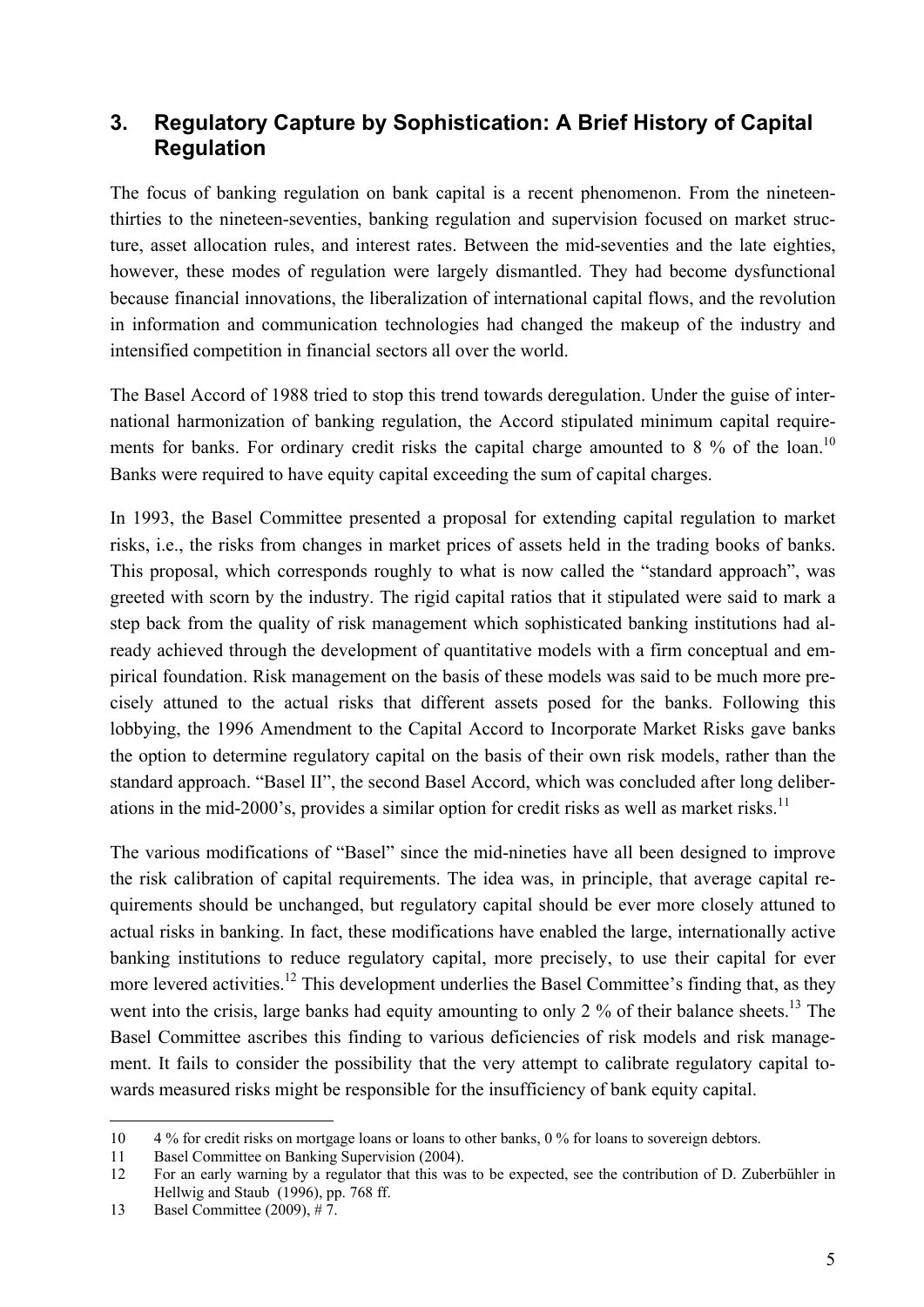The fact that the equity of many banks is much lower than it was before the mid-nineties is not so much due to deficiencies in risk modeling as to the incentives that bank managers have to expand the business of their banks as much as they can get away with. "Economizing on equity", the catch phrase of the industry, is really a euphemism for a strategy that tries to capture the excess returns to equity that are associated with high leverage. If the balance sheet is forty or fifty times equity, even small margins between asset returns and refinancing costs can be turned into substantial returns on equity. In a world of "shareholder value" and "market discipline", in a discourse with analysts, investors, and the media that is focused on returns as opposed to risks, bank managers have strong incentives to go after these returns, neglecting the induced risks for creditors, the financial system, and last not least the taxpayer. The deficiencies of risk modeling and risk management that we have seen should at least partly be ascribed to these incentives. Eliminating these deficiencies without addressing the underlying incentive issues will merely shift the problem elsewhere.

The real problem is one of governance. The Basel process has so much focused on risk calibration that the problem of governance has been neglected. The problem of governance comes in because a financial institution's activities can induce substantial risks for the financial system and for the taxpayer. In the absence of regulation, there is no reason why these external effects should be taken into account by bank managers. Regulation and supervision are there to reduce this governance problem. When the model-based approach to capital regulation was introduced, however, the regulatory community was so impressed with the sophistication of recently developed techniques of risk assessment and risk management of banks that they lost sight of the fact that the sophistication of risk modeling does not eliminate the governance problem which results from the discrepancy between the private interests of the bank's managers and the public interest in financial stability. $14$ 

# **4. The Illusion of Measurability of Risks**

The Basel Committee is certainly right in finding that many of the risks that were realized in the crisis had not been properly accounted for in the various risk models that were used to determine regulatory capital under the model-based approach:

– Insufficient account was taken of risks arising from correlations of credit risks in mortgages or mortgage-backed securities and other derivatives. Such correlations arise naturally from a common dependence on underlying factors of macroeconomic significance such as market rates of interest, real-estate prices, or the business cycle. Earlier instances of the problem, which should have served as warnings, occurred in the various real-estate and banking crises of the late eighties and early nineties in the United Kingdom, the Scandinavian countries, Japan, Switzerland…

<sup>-</sup>14 Hellwig and Staub (1996) documents a panel discussion held at the time. The governance problem, which was raised in my own contribution, was either overlooked or poopooed by the representatives of the Basel process on the panel, from the regulatory community as well as the industry.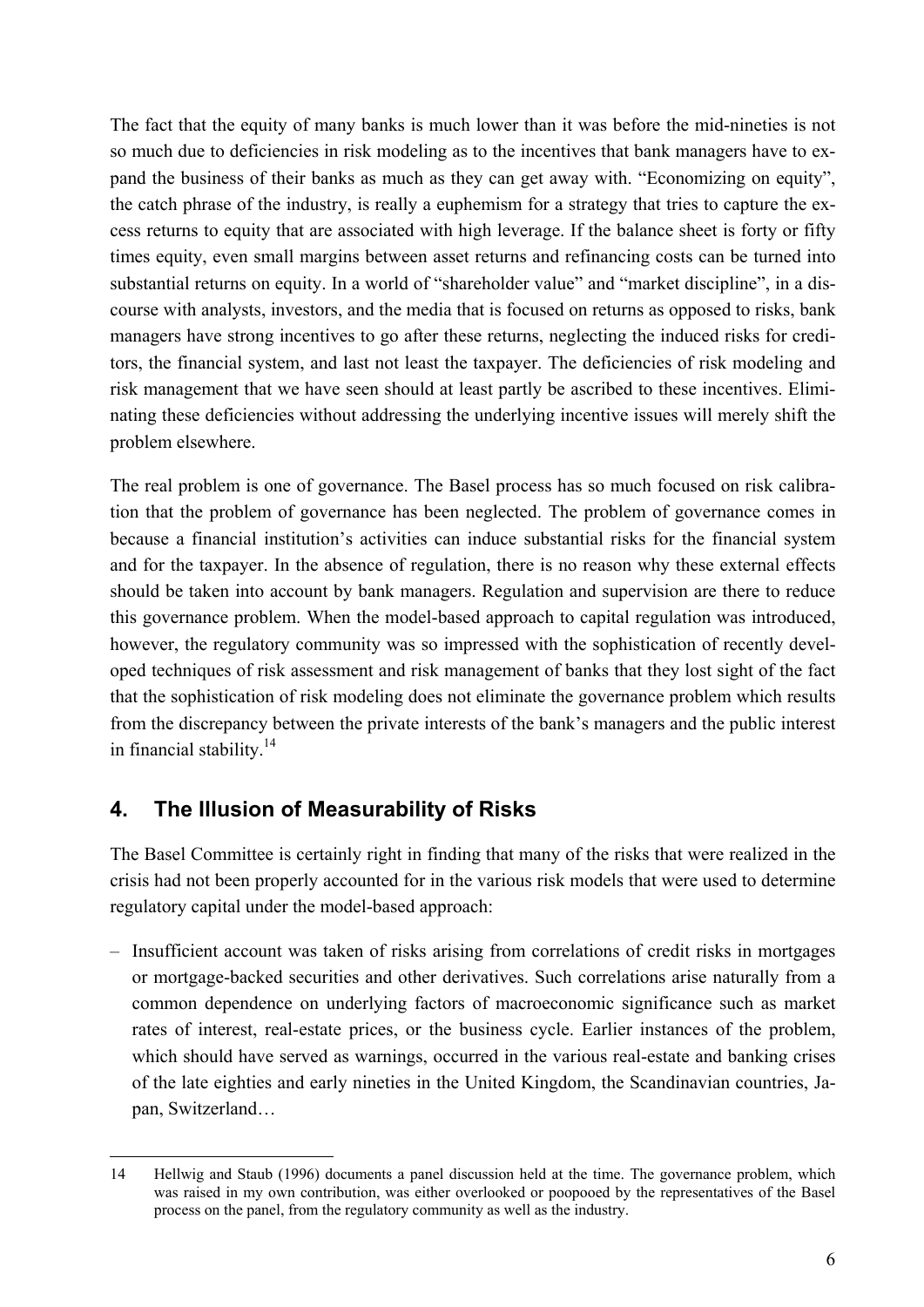- Insufficient account was taken of risks arising from correlations between counterparty credit risks and underlying risks in derivatives and other hedge contracts. Such correlations arise naturally when the counterparty is concluding many similar contracts at the same time. Earlier instances of the problem, which should have served as warnings, concerned variable-rate mortgages in the eighties and dollar-denominated loans from international banks to Thai banks and from Thai banks to Thai firms in the mid-nineties. Default rates on the former shot up, e.g., in the United Kingdom, when, in the late eighties, market rates were very high; default rates on the latter shot up when, following the devaluation of the Baht in 1997, Thai firms, which were doing business in domestic currency, were unable to fulfill their dollardenominated obligations.<sup>15</sup> In the current crisis, the problem arose when monoline insurers and AIG proved to be vulnerable to the correlated defaults on the mortgages and mortgagebacked securities for which they had entered into credit default swap contracts.
- Insufficient account was taken of the possibility that asset prices might tumble because important institutions holding these assets were unsoundly financed and might have to sell. This risk had not recently been observed, but it had figured prominently among the reasons why, in 1998, Long Term Capital Management was rescued from immediate insolvency.

The Basel Committee is wrong, however, in looking at these deficiencies as technical flaws that can be corrected by improvements in rules and procedures. These deficiencies should instead be seen as symptoms of more fundamental problems which raise doubts about the model-based approach to capital regulation altogether.

In the first place, the empirical basis for risk modeling is often insufficient. Many of the time series that are being used are very short. Moreover, these time series exhibit substantial nonstationarities which preclude reliable estimates of the underlying structures.<sup>16</sup> These problems are particularly serious when it comes to estimating correlations.17 For credit risks, there is the added complication that defaults are relatively rare events – unlike changes in asset prices.

More importantly, many of the risks involved are not exogenously given, but must be seen as endogenous. They depend on the behavior of the parties in question and on the development of the markets in which these parties operate. They change over time, and these changes are hardly observable from the outside. Thus, counterparty credit risks in derivatives and other hedge contracts – and the correlations of these counterparty risks with the underlying risks – depend on the counterparties' total exposures from such contracts. If a counterparty has many such contracts, an adverse realization of the underlying risk may impair its ability to fulfill its obligation precisely when it is needed. If the counterparty itself is hedging the risk from these contracts through further contracts with third parties, the exposure also depends on the credit risks in these addi-

<sup>-</sup>15 See also M. Hellwig (1995).

<sup>16</sup> I raised these issues in my contribution to Hellwig and Staub (1996). Their relevance in the context of the crisis is documented in UBS (2008).

<sup>17</sup> For a warning about this prior to the crisis, see Duffie (2007).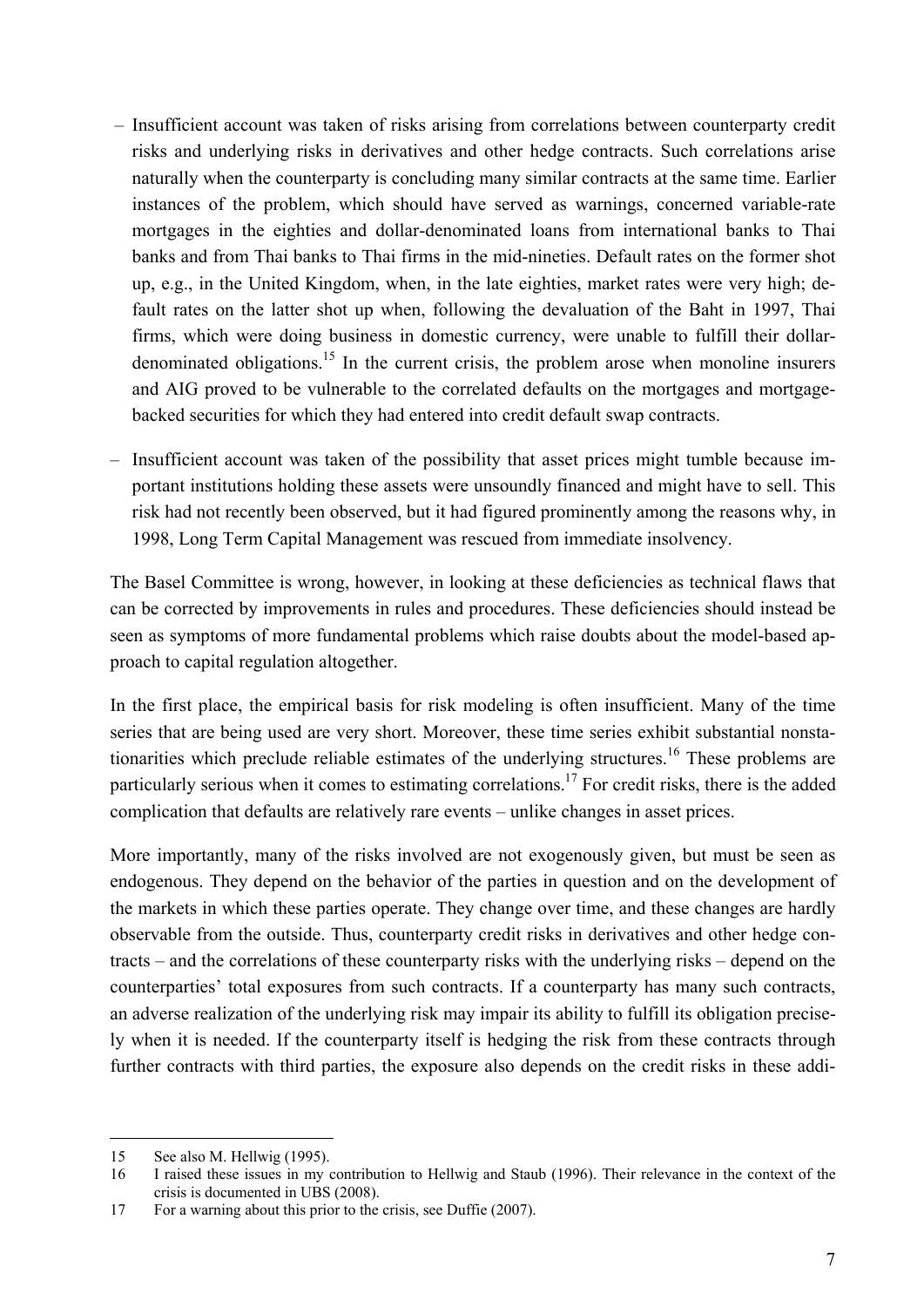tional contracts. The notion that these risks are objectively given and can be reliably measured is an illusion $18$ 

Some of the endogeneity involves the system as a whole. As I explained in Section 2 above, the downward spiral of the financial system from August 2007 to October 2008 can be understood as a systemic response to a collective deleveraging attempt. Some of the correlations that have been observed arise from the joint dependence of different securities and markets on common factors that drive the overall system. The correlations and nonstationarities that these common factors induce are hardly amenable to measurement, let alone reliable measurement.

# **5. Conceptual Deficits of Capital Regulation**

In discussions with industry representatives or members of the regulatory community, I often get the rhetorical question "Don't you agree that a system of regulation that calibrates capital requirements to risks is better than a system of regulation that fails to do so." The presumptions behind this question have dominated the discourse about capital regulation since the early nineties. However, as long as the context is not clear, as long as the objectives and the presumed functioning of capital regulation have not been specified, the question is ill-posed. I might as well answer that the Soviet Union's five-year plans under Breshnev were better than under Stalin, before the computer age. $^{19}$ 

The regulatory community as well as the industry must take the blame for never having specified the objectives and the presumed functioning of capital regulation. Ever since it started, with the deliberations about Basel I, discussion about the development and refinement of capital regulation has suffered from the following deficits:

- The precise objective of the regulation is unclear.
- The dynamics of implementation over time have not been given sufficient attention.
- Systemic concerns have been neglected.

These deficits are one reason why the regulatory community has been unable to put up stronger resistance against the industry's claims that capital regulation must be finely attuned to the actual risks that banks are taking. They are also a reason why dysfunctional effects of the regulation

<sup>-</sup>18 Interestingly, the Basel Committee's Consultative Document (2009, # 112 ff.) only calls for a consideration of counterparty risks in hedge contracts without explaining how this is to be done. The role of correlations with the underlying, the variable that really matters, is not even discussed.

<sup>19</sup> An illustration of industry input into this type of discussion is provided by Frenkel and Rudolf (2010). The authors acknowledge that the lack of bank equity has played a role in the crisis, but oppose the introduction of a leverage ratio approach without risk calibration on the grounds that (i) such a regulation would induce a credit crunch and (ii) deficits in risk-calibrated capital regulation should be eliminated by improving that regulation, rather than introducing a bound on leverage ratios. They do not discuss why capital was as low as it was. In particular, they do not discuss the role of the model-based approach as tool for having excessively low capital. Nor do they observe that the credit crunch argument against a leverage ratio would apply just as much to an attempt to raise bank equity by improved capital regulation.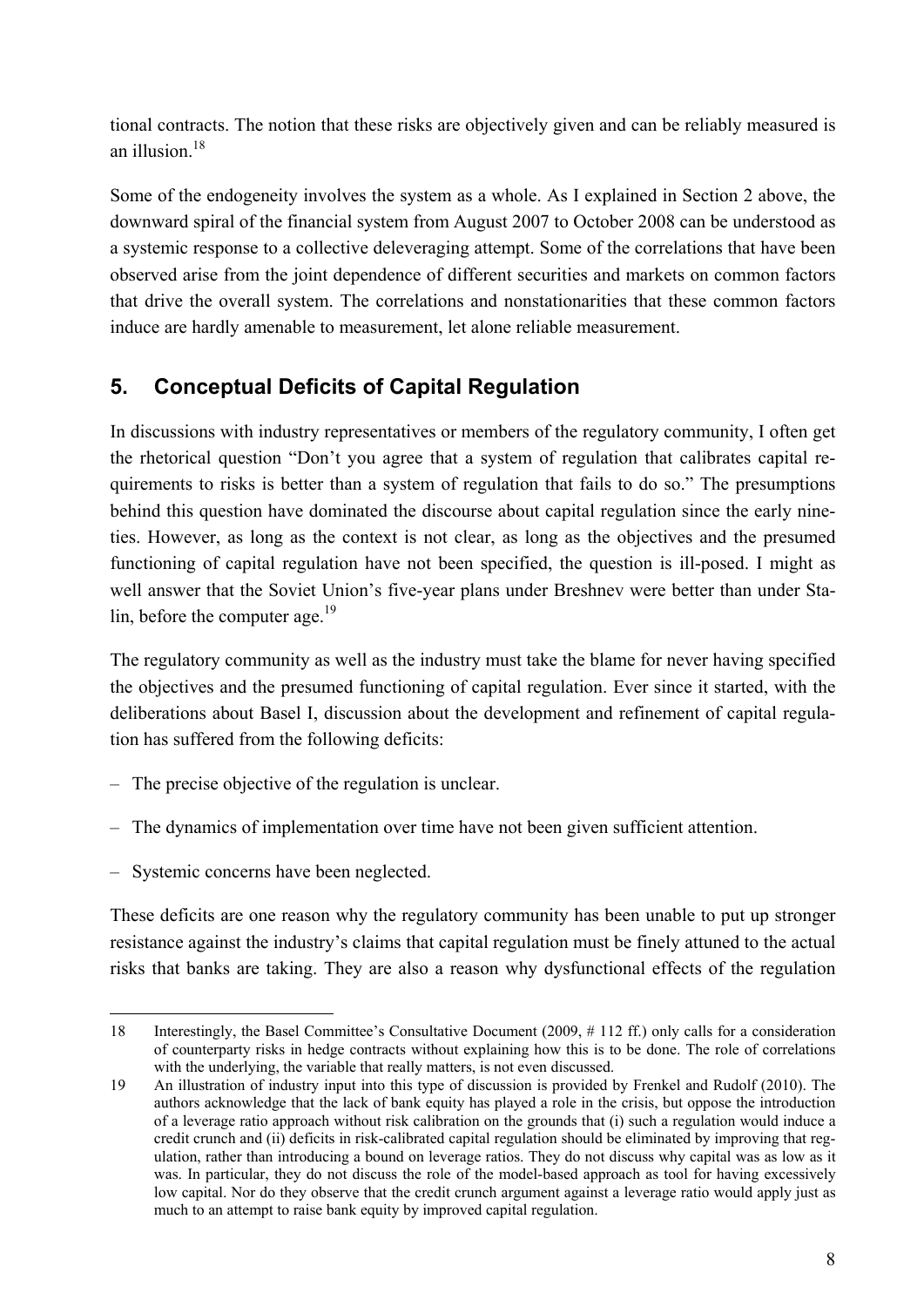have by and large been overlooked. The regulatory community knew that risk calibration was mainly a tool to reduce capital requirements. However, they also knew that, in discussions about risk management, they were no match for the industry.

Objectives: In principle, capital regulation should contribute to maintaining the safety and soundness of banks. How it serves this purpose is usually not explained, at least not beyond the truism that insolvency corresponds to a situation where equity is negative. There seem to be three possibilities:

- Capital serves as a buffer against unexpected losses.
- Capital reduces incentives for incurring risks that might end up burdening creditors or the taxpayer.
- A capital requirement provides the supervisor with room for intervention before the bank becomes insolvent.

In the various documents on banking regulation, all three purposes of capital requirements are named. No account is given, however, of the differences between them, and, in particular, of possible conflicts and tradeoffs concerning appropriate standards for determining regulatory capital. Whereas the role of capital as a buffer against losses might call for a calibration with respect to total risk, the role of capital as an incentive device would call for calibration with respect to incremental risks from additional assets, and, finally, the role of capital regulation as a basis for intervention prior to insolvency would call for a calibration with respect to the ease with which assets can be disposed of during this intervention. The three modes of calibration differ; the differences have so far not been considered.

*Dynamics of Implementation over Time:* Prior to the crisis, there had been no consideration of the paradox that the buffer function of regulatory capital is limited because this capital is needed to satisfy the regulator. The dynamics of implementation over time had not received much attention. Conceptually, the discussion had hardly moved beyond a two-period model where financing and investment decisions are taken in period one, returns are realized and paid out in period two, and then the world ends. In a two-period world, of course, the buffer function of capital and the effects of capital on incentives for risk taking are easily understood.

If one moves from the two-period model to a real world where financing, investment and payout decisions are taken on an ongoing basis, neither the buffer argument nor the incentive argument can be taken for granted. The incentive argument breaks down because today's anticipation of tomorrow's capital requirements can induce additional risk taking today; the reason is that, if the additional dollar of earnings on today's investment can be reinvested tomorrow with a multiplier of fifty, this multiplier enhances the attraction today of gambles that offer large prizes if they succeed.<sup>20</sup> The buffer argument breaks down when the interplay of price declines, fair-value ac-

<sup>20</sup> See Blum (1999).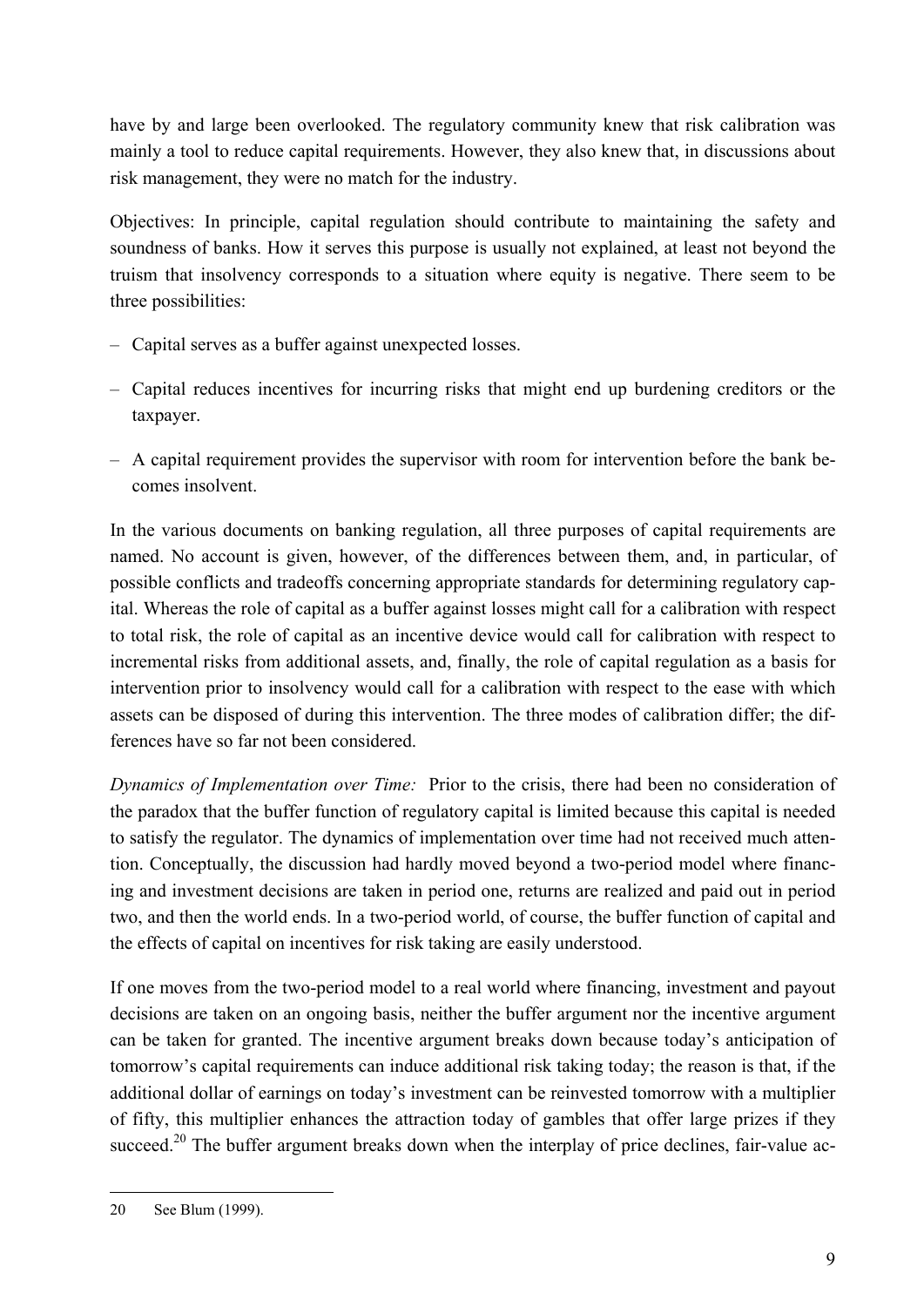counting and capital regulation forces the bank to deleverage by selling assets; such deleveraging may even endanger long-run solvency because, in malfunctioning markets of the sort that we have seen in the crisis, market prices of assets may well be below discounted present values of returns $^{21}$ 

In a world with ongoing financing and investment decisions of banks, a key question must be how capital regulation ought to be implemented over time, in particular, how the bank's assets and liabilities should be adjusted over time when unexpected losses have caused equity capital to drop. Schemes for dynamic provisioning and de-provisioning that are currently under discussion represent a step in this direction. However, I suspect that current plans involve too many illusions about the scope for attuning such dynamics to macro-developments, measurements of cyclicality and the like.

*Neglect of Systemic Concerns:* Three aspects merit particular mention. First, in the context of risk calibration of regulatory capital, too little attention is paid to the dependence of counterparty credit risk and of market risks on systemic developments. The various correlations that I have mentioned above provide relevant examples. Second, in the context of implementation dynamics, too little attention is paid to the systemic impact of regulation-induced deleveraging. Forcing Bank A to deleverage when it has experienced losses will harm Bank B if Bank A's asset sales depress the prices of securities held by Bank B. If Bank B in turn is induced to sell assets, the backlash may end up hurting Bank A itself. Contrary to the ideology of capital regulation, such deleveraging can hurt the safety and soundness of the institutions that are forced into it.

Third, the model-based approach to determining capital regulation has increased the susceptibility of financial institutions to systemic developments. Two mechanisms seem particularly important. First, by encouraging banks to engage in derivative transactions as a way of getting risks, if not out of their books, at least out of their models, the model-based approach has contributed to enhancing the interconnectivity of the system. There is thus more room for domino effects than there used to be. The fate of AIG is a case in point. Second, because, under the model-based approach, capital requirements for market risks tend to be lower than capital requirements for credit risks, this approach has encouraged banks to put as many assets as possible into their trading books rather than their credit books. They were thus more vulnerable to book losses arising from changes in asset prices arising from market malfunctioning and/or other institutions' deleveraging.

# **6. Where Should We Go From Here?**

The preceding discussion indicates that it is not enough to tighten a screw here and put in a new nail there. The system of banking regulation as a whole needs a thorough overhaul. Such an overhaul should involve two major changes:

<sup>-</sup>21 For an assessment of market prices versus discounted present values of returns in the crisis, see International Monetary Fund (2008).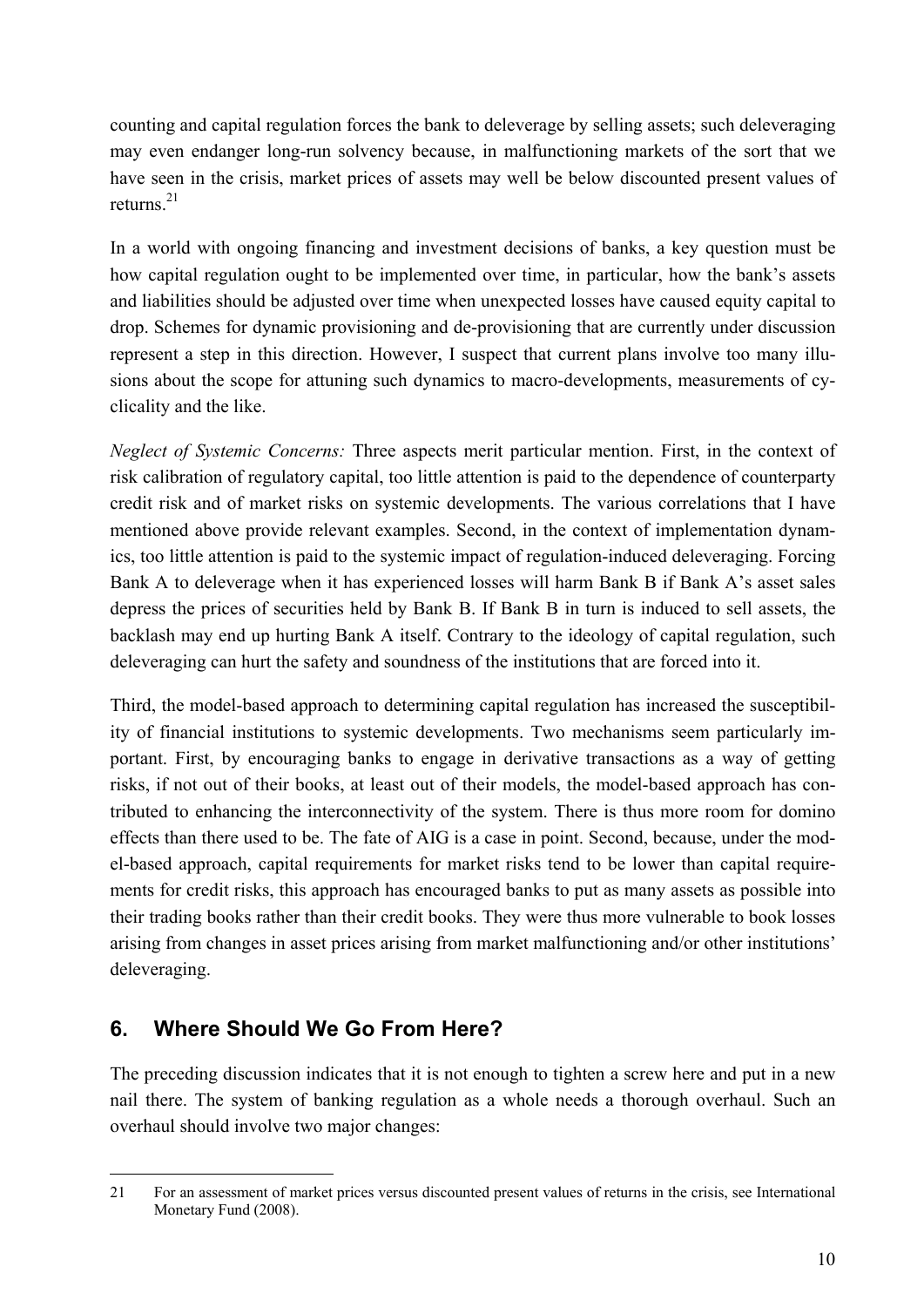- We should get away from the principle that regulatory capital must be finely attuned to the risks that banks are taking.
- We should aim for substantially higher regulatory capital, well above ten percent and perhaps even closer to the twenty or thirty percent that were common before banks got used to the idea that the taxpayer couldn't afford to let them fail.

These proposals are *not* based on the notion that capital is a buffer that protects the safety and soundness of the individual bank in question. They are, instead, based on the notion that capital requirements should aim at enhancing the safety of the financial system as a whole.

The first proposal, elimination of risk calibration of regulatory capital, is based on the assessment that risk calibration of capital requirements has been a major reason for the decline in banks' capital ratios and for the increase in systemic interconnectedness. The calibration of capital requirements to the risks that banks were recognized as having taken has provided banks with an incentive to shift risks out of their books through various operations, most prominently hedge contracts with other financial institutions. The interconnectedness of financial institutions – and therefore the scope for systemic repercussions of one institution's difficulties through domino effects – was thereby increased. At the same time, there was a failure to recognize that, because of correlations of the counterparty risks in the hedge contracts with the underlying risks on which the hedge contracts were written, removal of the underlying risks from the banks' books was at best incomplete.

In some prehistoric past, it was common to distinguish between risks that had been recognized and risks that had not been recognized. It was also common to have provisions as a buffer against risks that had been recognized and equity as a buffer against risks that had not been recognized. These distinctions are blurred when regulatory capital is attuned to the risks that have been recognized. Such an attunement might be appropriate if it was known that unrecognized risks and recognized risks go together so that the risks that one knows about can be treated as a useful indicator of the risks that one does not know about. Experience with the incidence of risks in the crisis, however, suggests that this is not the case: Risks that one did not know about turned out to be enormous; moreover, these risks appeared in places that, under the model-based approach to risk management, had been deemed to be altogether safe, such as AAA-rated MBS CDOs whose credit risk had been hedged with monoline insurers. This experience suggests that, even apart from the systemic concerns raised above, it is desirable to return to the view of equity as a buffer against risks that have not been recognized.

The second proposal, a substantial increase in equity ratios, is also based on systemic concerns. First, with capital requirements well into the double-digit range, there is much less of a chance that unexpected shocks will endanger bank solvency. Therefore, interbank markets are much less likely to be perturbed by worries about solvency, i.e., there will be much less of a danger of interbank markets panicking and breaking down and much less need for government support to contain systemic damage. Second, deleveraging multipliers are lower if capital requirements are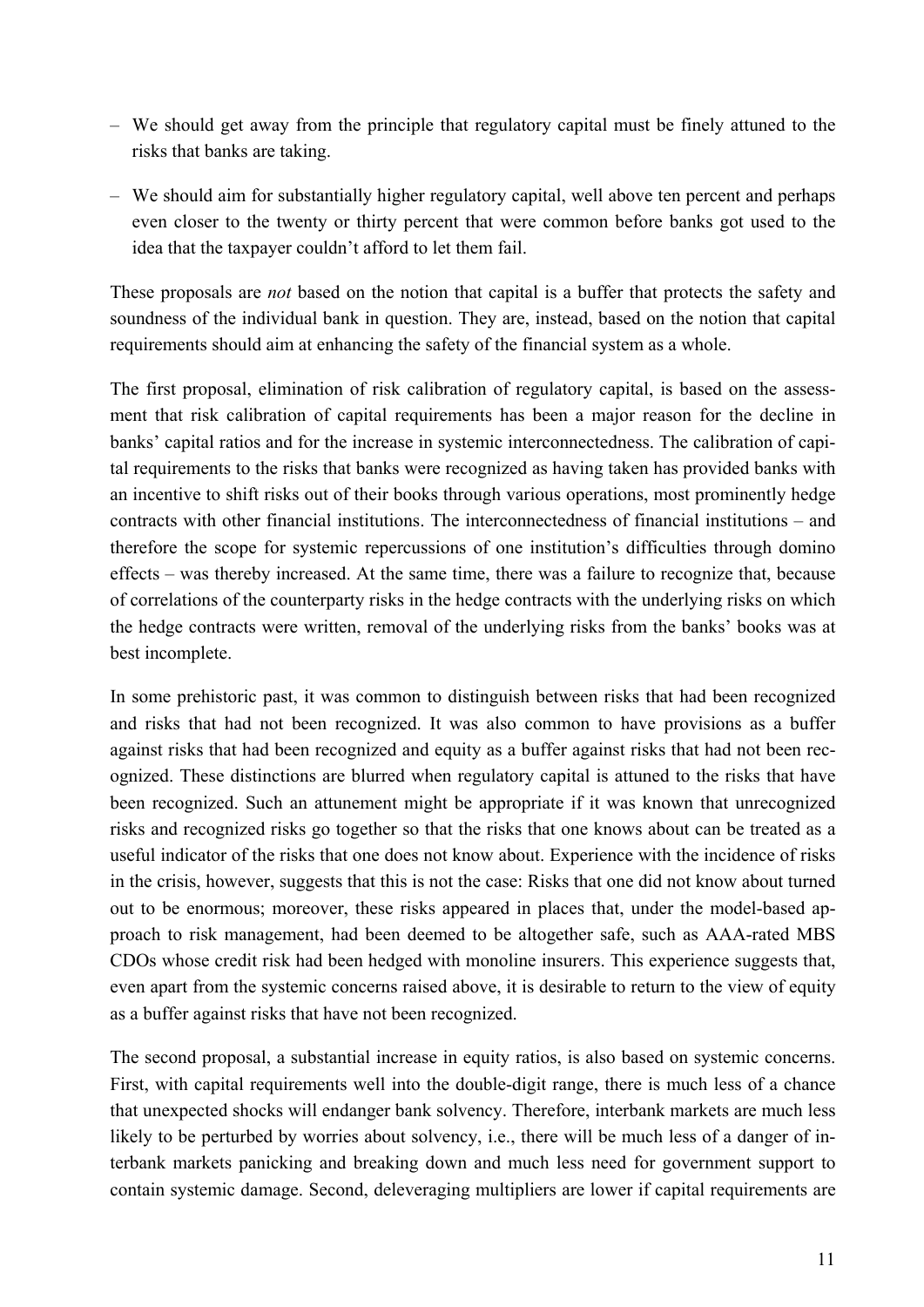higher. At 20 % of the unweighted balance sheet, a capital requirement would still be procyclical. However, a deleveraging multiplier of five is much to be preferred to a deleveraging multiplier of forty or fifty.

### **7. Do Higher Equity Requirements Increase the Bank's Cost of Lending?<sup>22</sup>**

At this point, the banking community will object, saying that equity capital is scarce and expensive, and that high and nonmanipulable capital requirements will induce a credit crunch.<sup>23</sup> This assertion can be heard in practically every discussion of banking regulation,  $24$  but I have yet to see a coherent and convincing argument as to why it should be true.

The typical argument goes as follows: The required rate of return on bank equity is on the order of 25 %, much higher than the required rate of return on bank debt. If we raise the capital requirement by ten percentage points, we are likely to add about two percentage points, i.e. 200 basis points, to the required rate of return on bank lending.<sup>25</sup> As a result, loan rates will have to be that much higher, and the equilibrium amount of bank lending will be reduced. This argument involves one fallacy and one mongrel of a fallacy and a moral hazard problem, which in itself might be a reason for inefficiently low bank equity.

#### **A fallacy**

The fallacy lies in neglecting the fact that the required rate of return on equity depends on how much equity the bank has. The required rate of return on equity contains a risk premium. The difference between the required rate of return on equity and the required rate of return on debt reflects the fact that the returns to equity are riskier than the returns to debt. In bankruptcy states, shareholders get nothing, in non-bankruptcy states, they get the excess of the bank's returns over its debt service, depends on how the bank is doing. However, the risk in returns to equity depends not only on how well the bank is doing. It also depends on how well capitalized the bank is. The more debt finance a bank has and the lower its equity is, the greater is the risk per dollar invested that shareholders bear and the higher is the expected rate of return that they require. If a banker talks about 25 % being the required rate of return on equity, this in itself is reflection of the bank's being undercapitalized. If the bank were forced to have substantially more equity than it currently does, this required rate of return on equity would go down significantly. To the extent that the additional equity also decreases the bank's bankruptcy risk, interest rates on the bank's debt should also go down.

<sup>-</sup>22 For a more extensive discussions of the arguments in this and the following section, see Admati et al. (2010).

<sup>23</sup> For an example, see again Frenkel and Rudolf (2010).

<sup>24</sup> For an example, see the interview of Süddeutsche Zeitung (2009) with Dr. Josef Ackermann, the Chairman of Deutsche Bank.

<sup>25</sup> Calculation based on a 5 % interest rate on debt; 2 % is obtained as 10 % of the difference between the required return on equity and the interest rate on debt.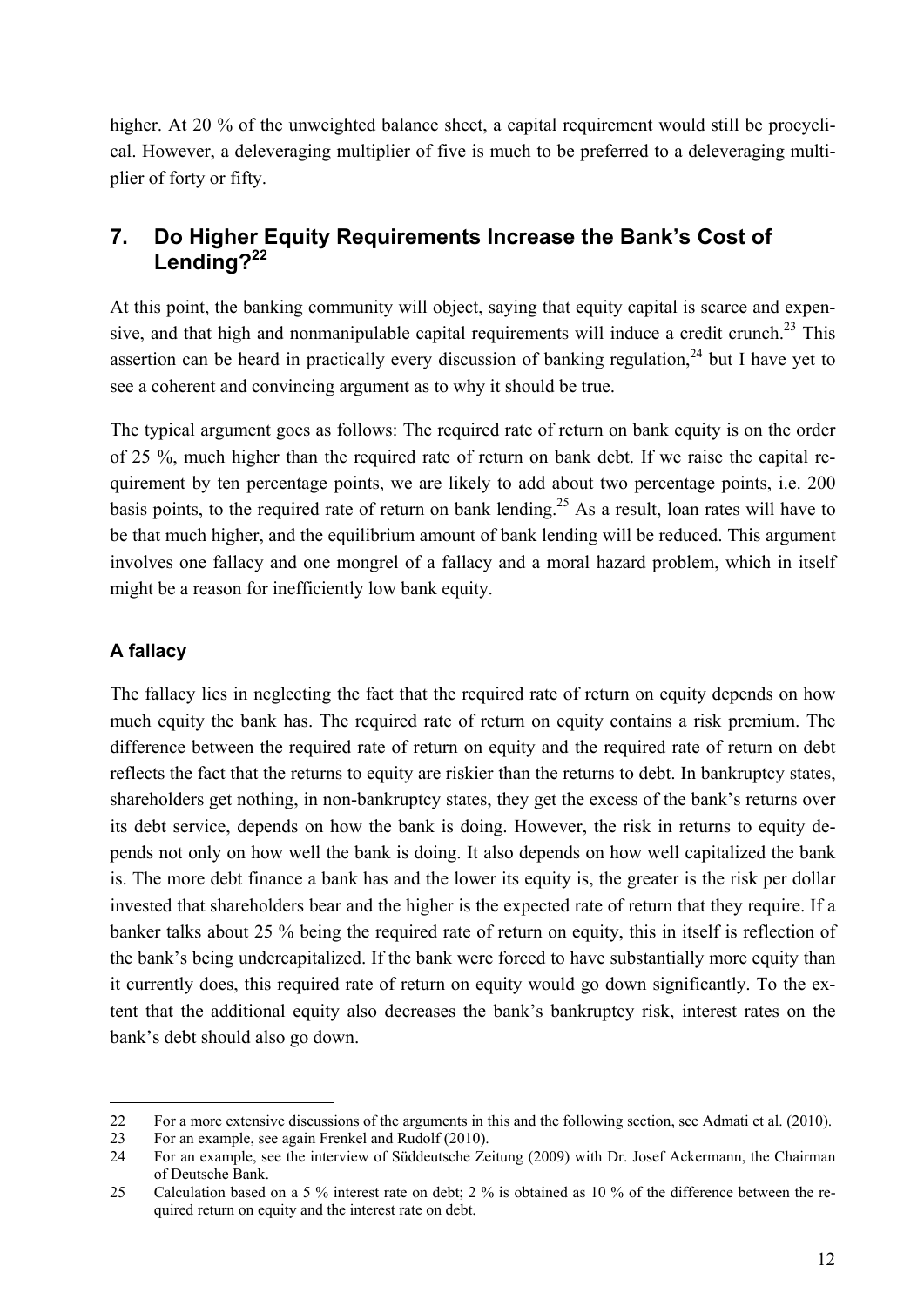These changes in required rates of return lower the bank's cost of capital and counter the direct impact of the increased share of equity in the bank's financing mix. Under certain conditions, the two effects neutralize each other. Indeed, according to the Modigliani-Miller Theorem, they will do so *unless* there are additional factors such as a privileged tax treatment or government guarantees that introduce a bias in favour of debt finance.

The Modigliani-Miller Theorem is sometimes shoved aside on the grounds that the assumptions on which it is based are highly restrictive.<sup>26</sup> However, even if the different effects do not neutralize each other, *the risk premium must change if the risk in the returns to equity changes.* Neglect of this implication of the fact that higher capital requirements reduce the risk in the returns to equity amounts to a fallacy of economic logic.

These considerations do not depend on whether other banks raise their equity as well; they apply to each bank on its own. This assertion stands in contrast to the notion of a benchmark for the required rate of return in the industry. However, such a notion only makes sense if the different banks in the industry have similar capital structures. For two banks with similar asset portfolios, required rates of return on equity must differ if capital structures differ. Thus, if a 25 % rate of return on equity is said to be the benchmark for the industry, we should infer that the industry as a whole is undercapitalized.

The banking community has often maintained that banking is different, and therefore the logic of capital market theory, and, in particular, the logic of Modigliani and Miller, do not apply to banking.<sup>27</sup> This assertion has some merit when bank debt takes the form of deposits, where investors receive returns in the form of convenience and transactions services rather than interest payments. The assertion is without merit, however, when bank debt takes the form of wholesale market finance, as it increasing did in the decade prior to the crisis. The assertion is also without merit if the bank's own risk management is based on hedging through derivatives. The set of assumptions under which the Modigliani-Miller Theorem is known to hold is the same as the set of assumptions that are required to validate the models that banks use to price derivatives or to determine their risk management and hedging strategies<sup>28</sup> – and to determine required capital under the model-based approach. A banker who insists on questioning the relevance of the Modigliani-Miller logic for his institution is implicitly arguing that there is no justification for his use of the model-based approach to risk management and risk control; by implication, this banker is also arguing that there is no justification for the use of the model-based approach to determining bank capital requirements.

<sup>-</sup>26 This assessment was justified for the original formulation of Modigliani and Miller (1958). Stiglitz (1969), however, has shown that the theorem holds under much more general assumptions; see also Hellwig (1981).

<sup>27</sup> For a stinging critique of this position, see Miller (1995).

<sup>28</sup> In both contexts, the analysis relies on some version of completeness of the market system; see Stiglitz (1969), Hellwig (1981) for the role this assumption plays in the Modigliani-Miller Theorem, Harrison and Kreps (1979) for the role this assumption plays in derivatives pricing and hedging.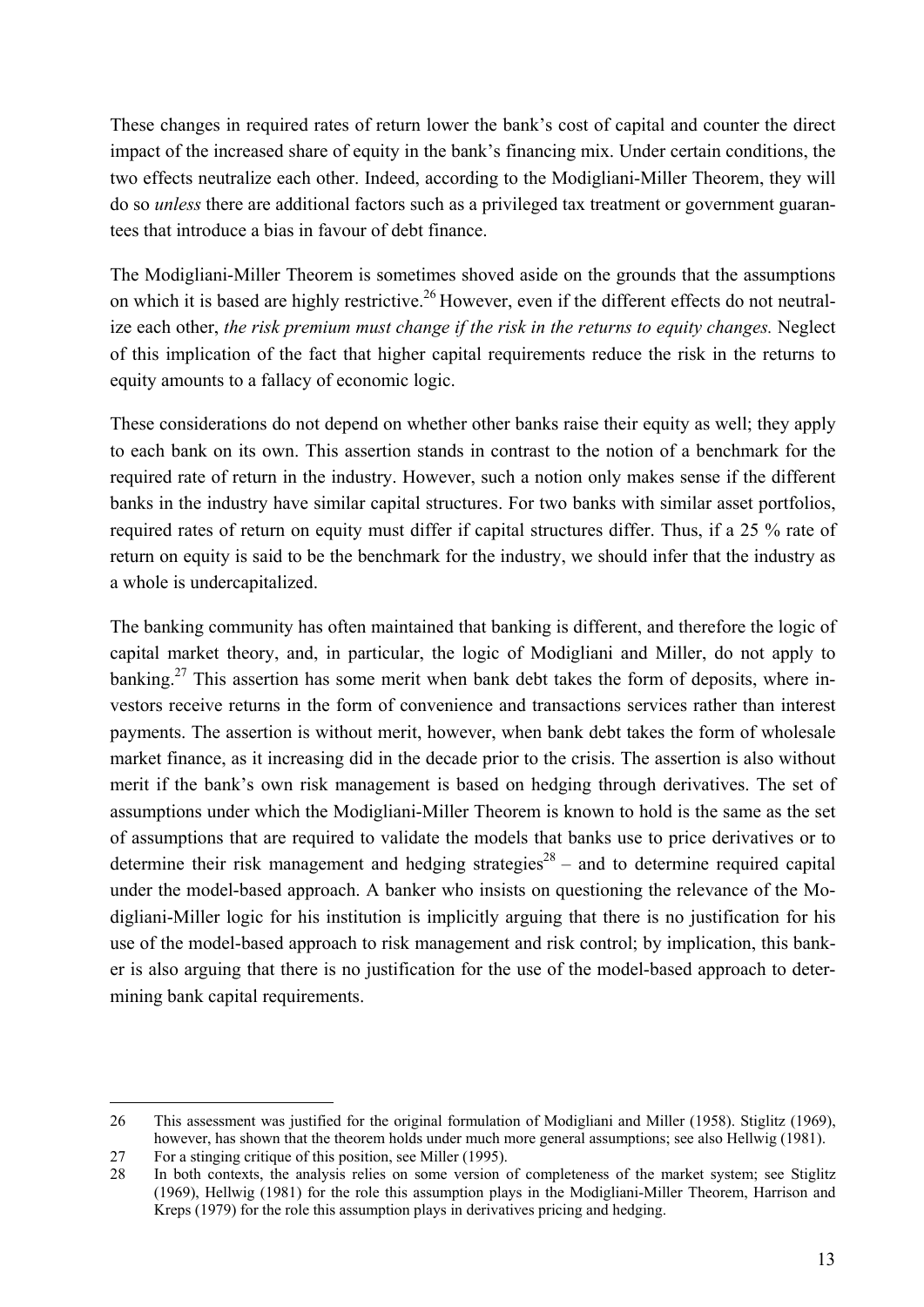#### **A Mongrel of a Fallacy and an Instance of Moral Hazard**

The mongrel between a fallacy and an instance of moral hazard lies in the presumption that the decision on whether to grant a loan or not should depend on the way the loan is financed or on the way that financing are attributed to the loan. As a normative statement, i.e. as a statement about what a bank should do, this is another example of faulty economic logic. As a descriptive statement, i.e. as a statement about what a bank is actually doing, it describes an instance of moral hazard, banks taking risks that they should not be taking and that they would not take if it wasn't for agency problems in the relation between them and their financiers.

*From a normative perspective,* the decision on whether to grant a loan or not should depend on whether the expected rate of return on the loan provides enough of a risk premium for the additional risk that this loan contributes to the bank's portfolio. A risky loan whose expected rate of return is just slightly above the riskless rate of interest should *not* be made even if it can be fully financed by issuing debt at the riskless rate – and even if no equity requirement is imposed. Granting this loan and refinancing it at the riskless rate raises not only the bank's expected profits, but also the bank's risk. Shareholder value will therefore go down *unless* the expected rate of return on the loan contains enough of a risk premium to compensate for the added risk in shareholder returns. This assessment has nothing to do with whether the bank is required to allocate equity to the loan or not.

Quite generally, under competitive conditions in capital markets, $2<sup>9</sup>$  for any loan under consideration, there is a benchmark rate of return such that, if shareholders were asked for their assessments, they would be unanimous in considering that the loan should be granted if the expected rate of return exceeds the benchmark and should not be granted if the expected rate of return falls short of the benchmark. The benchmark depends on the distribution of returns on the loan, in particular, on the risk of these returns and the relation of this risk to other risks in the market. However, the benchmark is independent how the loan is being financed; it is also independent of the bank's overall capital structure.<sup>30</sup> Moreover, under competitive conditions in capital markets, reliance on this benchmark is not only in the shareholders' interest, but also yields a socially efficient allocation of investment funds  $31$ 

*From a descriptive perspective,* it must be acknowledged that bank managers do take account of how they finance the additional loan or investment. An example is given by the use of conduits and SIVs mentioned above to invest in mortgage-backed securities without putting up equity. According to Acharya, Schnabl, and Suarez (2009), rates of return on these investments were just ten basis points above the rates on the commercial paper that was used for refinancing them; if the banks that used the conduits and SIVs had had to put up 8 % equity for these investments,

<sup>29 &</sup>quot;Competitive conditions" require that state-contingent market returns be independent of whether the bank grants the loan under consideration or not; see Baron (1979), Grossman and Stiglitz (1980).

<sup>30</sup> Independence of the benchmark from financial structure is established in Grossman and Stiglitz (1980).

<sup>31</sup> For Pareto efficiency of equilibrium outcomes, see Baron (1979) and Hart (1979).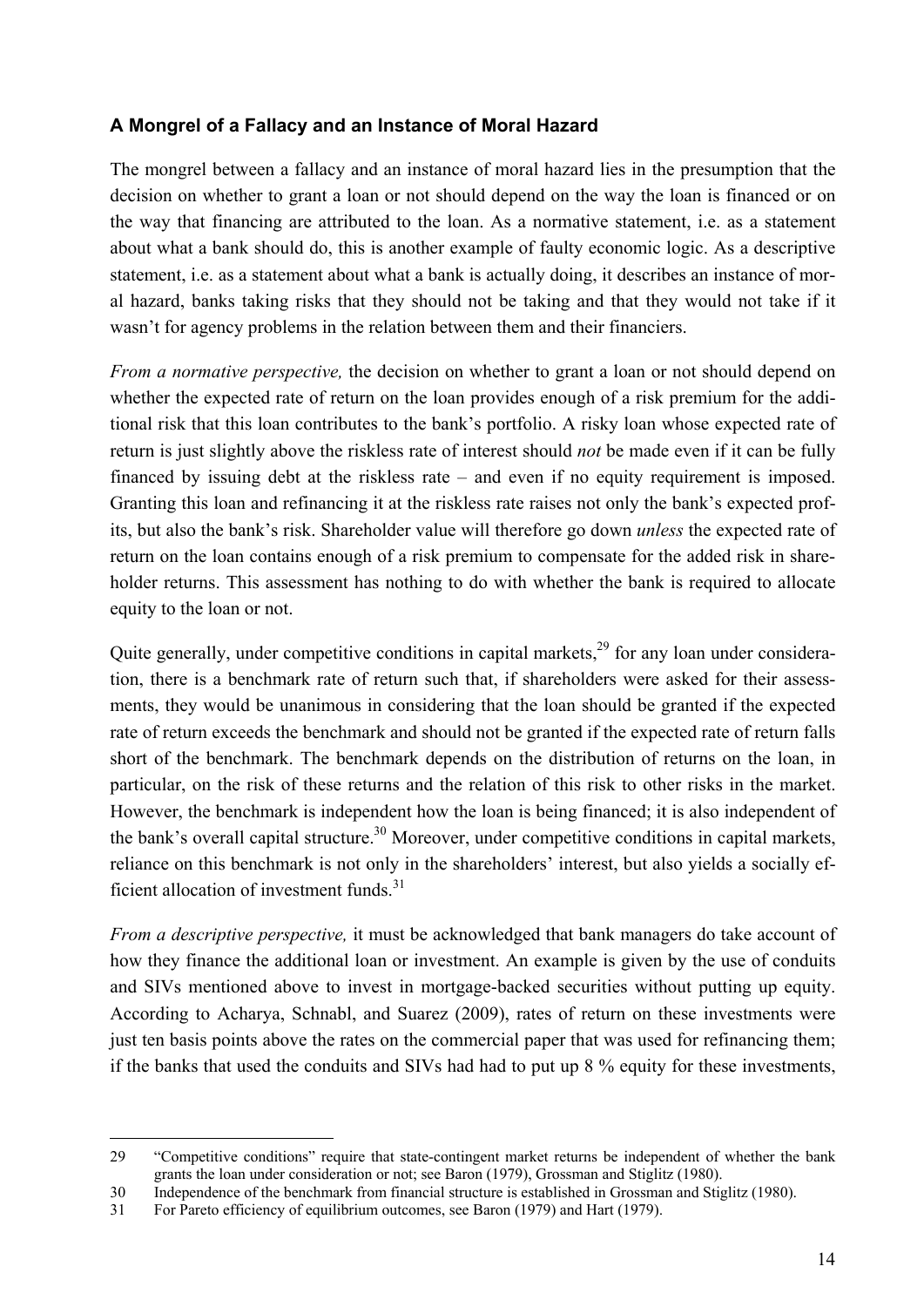they would have considered that, with a risk premium of 500 basis points for equity, the investment would have required a margin of at least 40 basis points, 30 more than it actually brought.

In this assessment, the risk of the investment and the associated maturity transformation are completely neglected. Such neglect of risk must be regarded as an instance of moral hazard, due perhaps to an exclusive focus of management on expected rates of return – and due to the fact that incumbent shareholders were unable to prevent management from pursuing such strategies. The risks were of course very real and ended up destroying a lot of shareholder wealth. Indeed, in some cases, the banks in question would have become insolvent, i.e., they would have destroyed creditor wealth as well as shareholder wealth if it hadn't been for the fact that the banks were bailed out by third parties, other banks, private investors, and governments.

Moral hazard in the form of excessive risk taking at the expense of incumbent shareholders and creditors should be seen as a major source of inefficiency. Although, *ex post,* the willingness of bank management to engage in such behavior may seem to provide for generous bank lending, from an *ex ante* perspective, the prospect of such moral hazard will cause shareholders and creditors to be more cautious about the funds they invest in a bank, requiring higher rates of return in compensation and imposing covenants that restrict the bank management's scope of activities and that even may increase the fragility of the bank.<sup>32</sup> The net effect on the bank's ability to provide loans may well be negative.

#### **8. For Whom is Bank Equity Expensive? Social Costs versus Private Costs**

The preceding discussion has abstracted from government subsidies and taxes. If government taxes and subsidies are taken into account, there is more merit to the proposition that equity is scarce and expensive. Government subsidies and taxes can introduce a bias into the financing decisions of banks. Specifically, there is a bias in favour of debt finance if bank debt holders anticipate that the government will bail them out if the bank should become insolvent. Such anticipations reduce the rate of interest that the bank has to promise to debt holders; to the extent that debt holders are protected from the consequences of bank insolvency, there is less need for interest payments in normal states to compensate them for losses in insolvency states.

There may also be a bias because the bank's profits are subject to corporate income taxation, but interest payments on debt (or resources spent to provide transactions services on deposits) are not. In the absence of other considerations, this effect encourages banks, like all other corporations, to use debt, rather than equity, for finance. $33$ 

<sup>-</sup>32 According to Calomiris and Kahn (1991), the "On Demand" clause in the deposit finance serves mainly to protect the bank's financiers from moral hazard; this protection however is obtained at the cost of making the bank susceptible to the danger of a run.

<sup>33</sup> The effect can, however, be counteracted by the fact that, at the level of personal taxation of investors, capital gains on shares are often taxed at a lower rate than interest income. Whether debt actually has a tax advantage depends on whether the sum of corporate income taxes and capital gains taxes on value accruals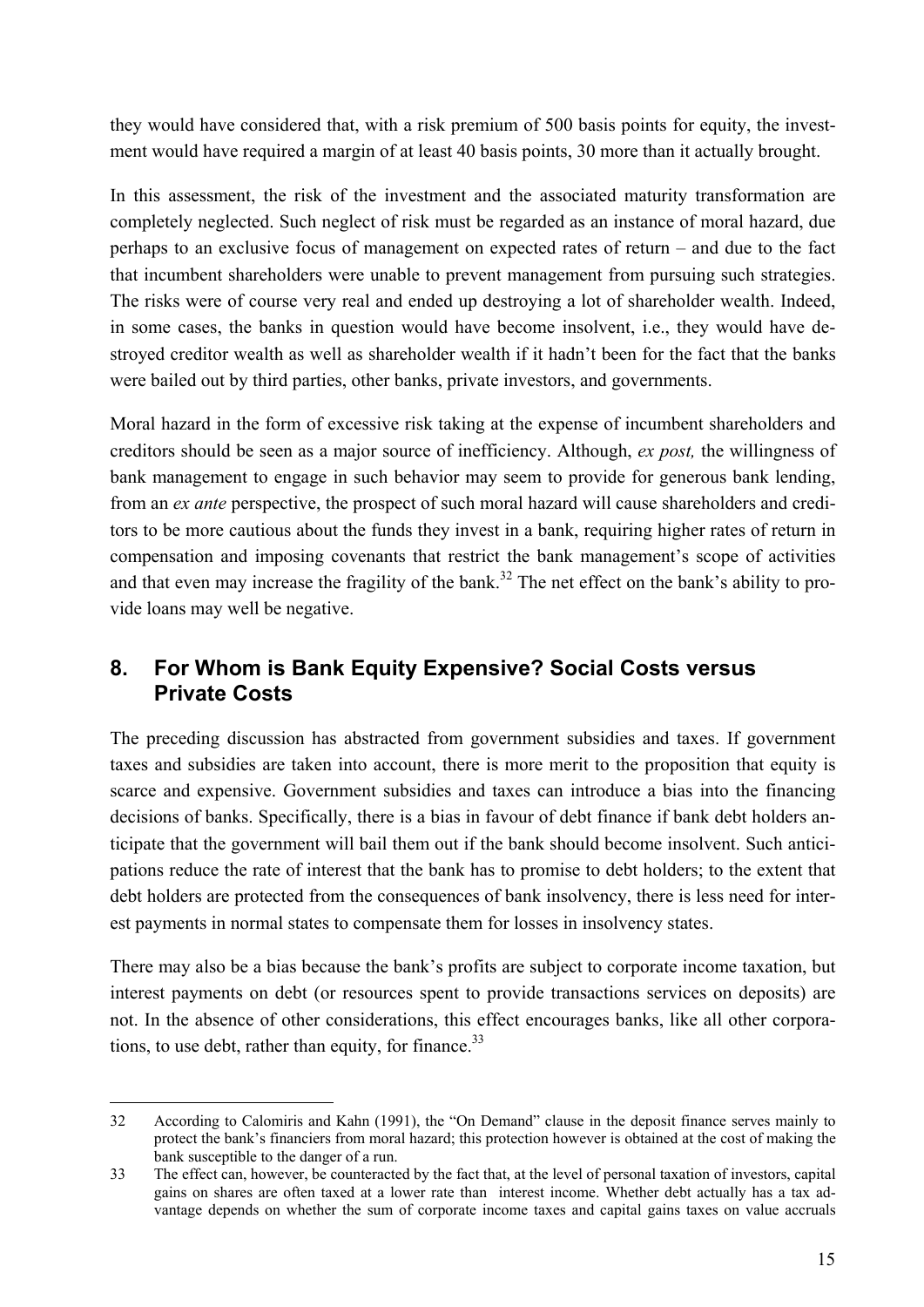The biases in favour of debt finance that are induced by these effects are very real. If debt enjoys tax advantages and implicit subsidies from government guarantees, then the assessment that equity finance is expensive is justified and one must expect increased capital requirements to raise the bank's overall cost of doing business.<sup>34</sup>

From a public-policy perspective, however, this increase in capital costs of banks should not be a matter of concern. The private benefits of bank debt finance that are due to tax advantages and government guarantees must not be treated as benefits to society. The savings in taxes and interest costs that a bank obtains by relying on debt finance rather than equity finance have external costs in the form of reduced government revenues from corporate income taxes or in the form of additional government spending on bank bailouts. These external costs of bank debt finance may force the government to reduce its spending on public goods or to increase taxes elsewhere. The private benefits of the bank finding debt finance to be cheap thus have an immediate counterpart in terms of negative effects on people who enjoy fewer benefits from public goods or people who must pay higher taxes.

Underlying this discussion is the question of what is a desirable structure of taxation. The tax system should be designed so as to minimize the overall distortions that taxes induce while providing the government with the funds that it needs. In particular, therefore, taxes and subsidies should be designed so as to encourage behaviour that generates positive externalities and to discourage behaviour that generates negative externalities. By this criterion, the tax advantages that banks obtain by issuing debt rather than equity are quite undesirable, as are the advantages they obtain from the prospect of government bailouts. These private benefits to bank debt finance encourage banks to be highly levered. This generates a significant negative externality because the increase in leverage raises the probability of bank failure, with negative repercussions on the rest of the financial system and of course the public purse. The discussion here links up with the discussion of the preceding section about moral hazard due to the ability of bank management to engage in additional risks at the expense of incumbent financiers, debt holders and shareholders, who are unable to renegotiate the terms on which they previously provided funds to the bank.

Given these negative externalities from banks using debt rather than equity, there is no reason to refrain from requiring banks to have more capital on the grounds that equity is expensive and the regulation would raise the banks' cost of capital. Quite the contrary, such a regulation would merely counteract the perverse incentives that are created by the corporate tax system and by the inability of government to commit to not bailing out banks.

from retained earnings exceeds or falls short of interest income taxes at the personal level; see, e.g., Ch. 4 in King (1977).

<sup>34</sup> Even so, Kashyap, Stein, and Hanson (2010) estimate the long-run effect of increased capital requirements on bank lending costs to be modest, but suggest that it raises concerns about competition between banks and non-bank institutions.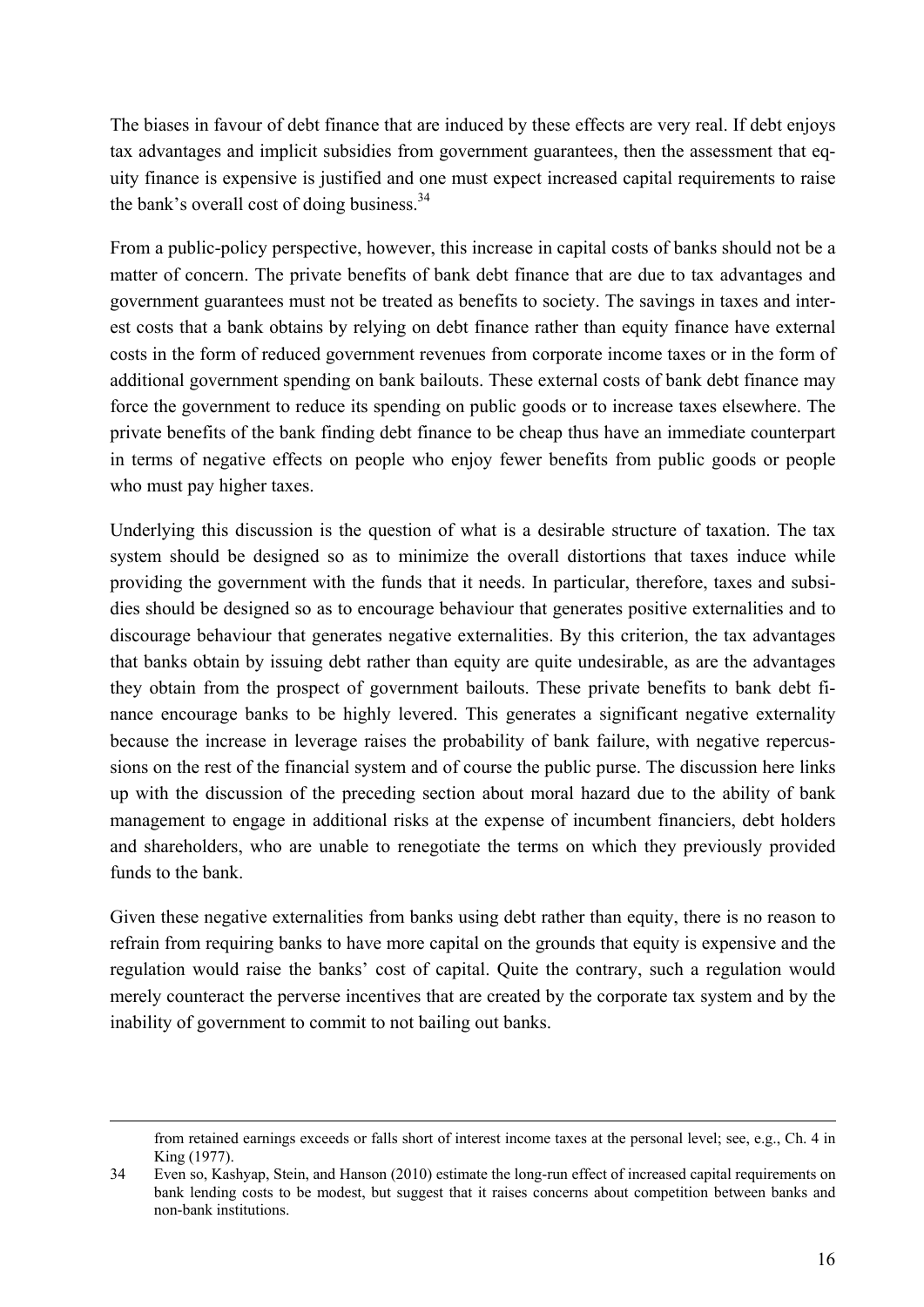### **9. Concluding Remarks: Public Concerns and Private Interest in Regulatory Debate**

Statutory regulation and supervision draw their legitimacy from the assessment that certain activities have significant external effects on the economy as a whole and that these external effects are not sufficiently taken into account in private decision making and private contracting. For the banking industry, the externalities arise from the systemic implications of bank breakdowns. If a bank goes under, systemic repercussions can cause damages that exceed anything the managers of the banks could have considered. If the government steps in to contain the systemic repercussions, the damage may be contained, but the cost to the taxpayer may still be substantial. Statutory regulation and supervision should be designed to mitigate these problems.

This very rationale for statutory regulation and supervision implies that there must be a conflict of interest between bankers and bank regulators. If regulation is there to force bankers into modes of behavior that they would not choose otherwise, the bankers are bound to resent the intervention. Given this resentment, they will protest the infringement of their freedom of action and the loss of competitiveness that the regulation imposes on them.

It should be clear, however, that their contributions to the public discourse on banking regulation are shaped by their private interests. While accepting that risk modelers and risk managers in banking institutions are highly professional and very competent, we need to appreciate that a bank's private interests in managing its risks is not the same as the public interest in having banks manage its risks so as to avoid systemic damage. If they were the same, we should not need any regulation of banking at all. However, experience has made clear that they are not the same and that the systemic fallout from bank failures is sufficiently serious to warrant the regulator's intervention. Therefore, the professional competence of risk managers and risk controllers in banks is *not* a good reason to shape the regulation and supervision of banks to the bankers' wishes. Because of resource limitations, regulators and supervisors may be less competent in matters of risk management and risk control, but this is no reason to eliminate their role of giving voice to the public interest as distinct from the private interest pursued by the banks.

Political authorities and the media also need to pay more attention to the distinction between public and private interests. In current discussions about the reform of banking regulation after the crisis, one often hears that we cannot really do very much because the other countries don't want to go along and we do not want to hurt the competitiveness of "our" banks in their international activities. In the German context, I usually respond to this argument by asking whether the interlocutor really believes that, from a public-policy perspective, the competitiveness of the Landesbanken in acquiring mortgage-backed securities and their competitiveness in refinancing these securities by issuing asset-backed commercial paper have been so beneficial. The costs of this kind of competitiveness have been enormous.

In the years leading up to the crisis, regulatory and political authorities alike have taken a handsoff stance towards the risks that banks were taking. Some of the excessive indebtedness and ex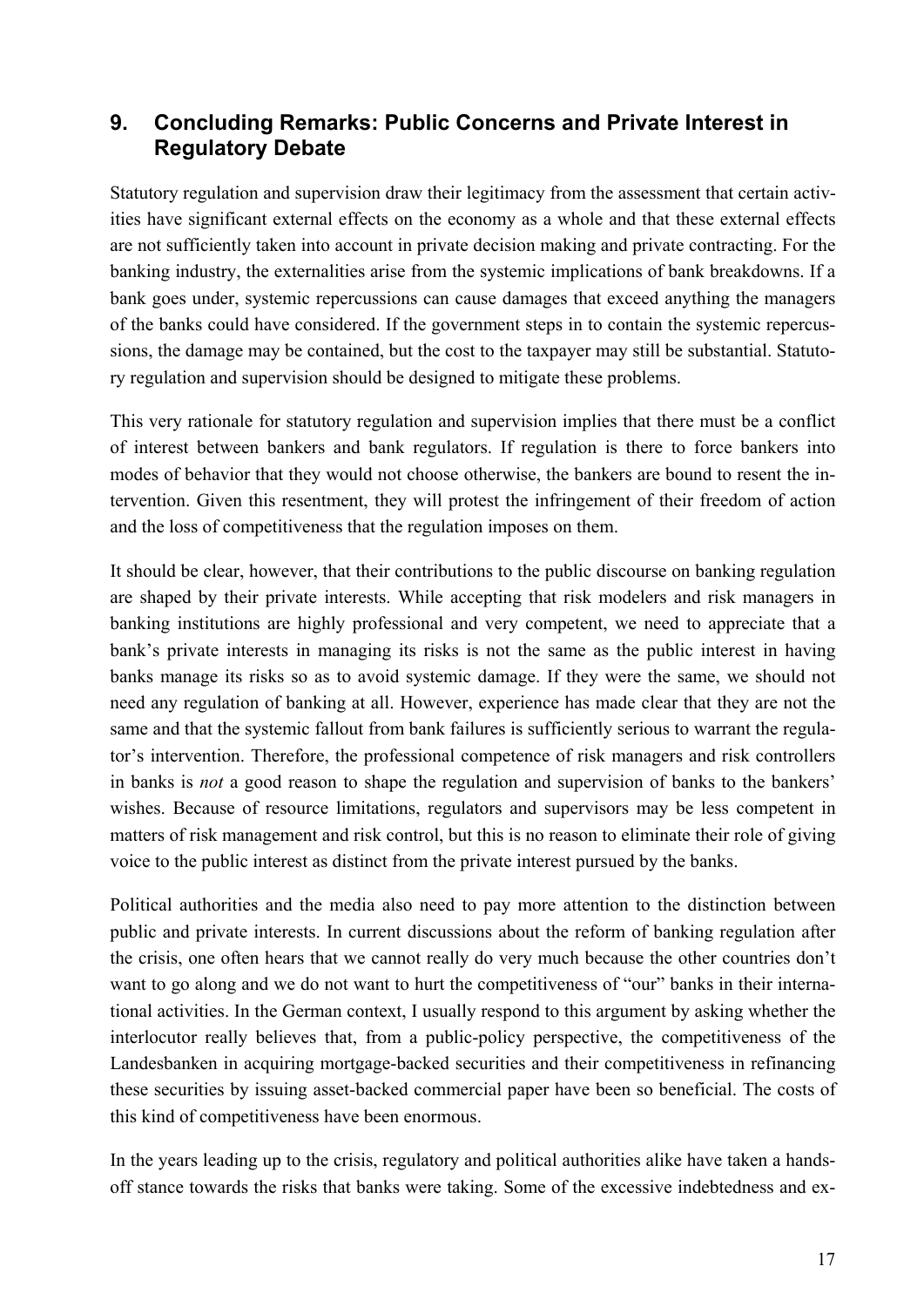cessive maturity transformation by banks exploiting the shadow banking system or the modelbases approach to determining regulatory capital could have been avoided if supervisors had been more willing to use the discretionary powers they have under Pillar II of the Basel Accord, namely the power to assess the professional quality of banking institutions and to intervene if this quality is lacking; some of the maturity transformation and leverage that banks engaged in was simply unprofessional. However, the supervisors as well as the political authorities did not want to be seen as throwing sand into the wheels of what was perceived to be a successful industry working for the common weal. Financial innovation, success in international markets, funding for housing for low-income families – or for other purposes deemed worthy in the political arena – all these successes of "our" champions made supervisors weary of asking annoying questions – and politicians and journalists did nothing to strengthen their backbones.

The experience of the crisis, however, should make us think again about these "successes". No matter what the rhetoric may have been, subprime-mortgage securitization as a basis for channeling funds into housing for low-income families in the United States was *not* provided as a public service, but as a private, profit-making venture. The fallout from this activity hurt investors and taxpayers worldwide. By portraying this profit-making activity as a contribution to social policy, the participants merely diverted attention away from the real public concerns.

Similarly, "competitiveness" is in the first place a private concern of the individual bank or firm. Returns to the bank's being competitive accrue to its shareholders and, depending on governance, to its stakeholders. Conditions that affect competitiveness in the industry as a whole are likely to be reflected in factor prices and, perhaps, the allocation of resources, in particular, of human talent, to the industry. In a market economy, however, none of this is a matter of public interest calling for intervention by the polity. By contrast, the risks with which the industry burdens the taxpayer and the rest of the economy are a matter of public interest. Regulator intervention to contain these risks may harm "competitiveness" in private markets, just as clean-air regulation harms the "competitiveness" of affected firms in their markets. As the market system adjusts to these interventions, there may be a change in factor prices and in the allocation of resources to the industry. However, just as the consumption value and health effects of cleaner air may justify the costs of clean-air regulation, including the resulting downward effect on measured real wages, so the benefits for the rest of the economy – and for the taxpayer – may justify the – private – costs of infringing the bankers' freedom of action by statutory regulation and supervision. If this implies that, in any given cohort of young people, the fraction of high-talented people going into the financial sector decreases, perhaps the joint benefit from having these people go into engineering and from having fewer financial crises may be worth it.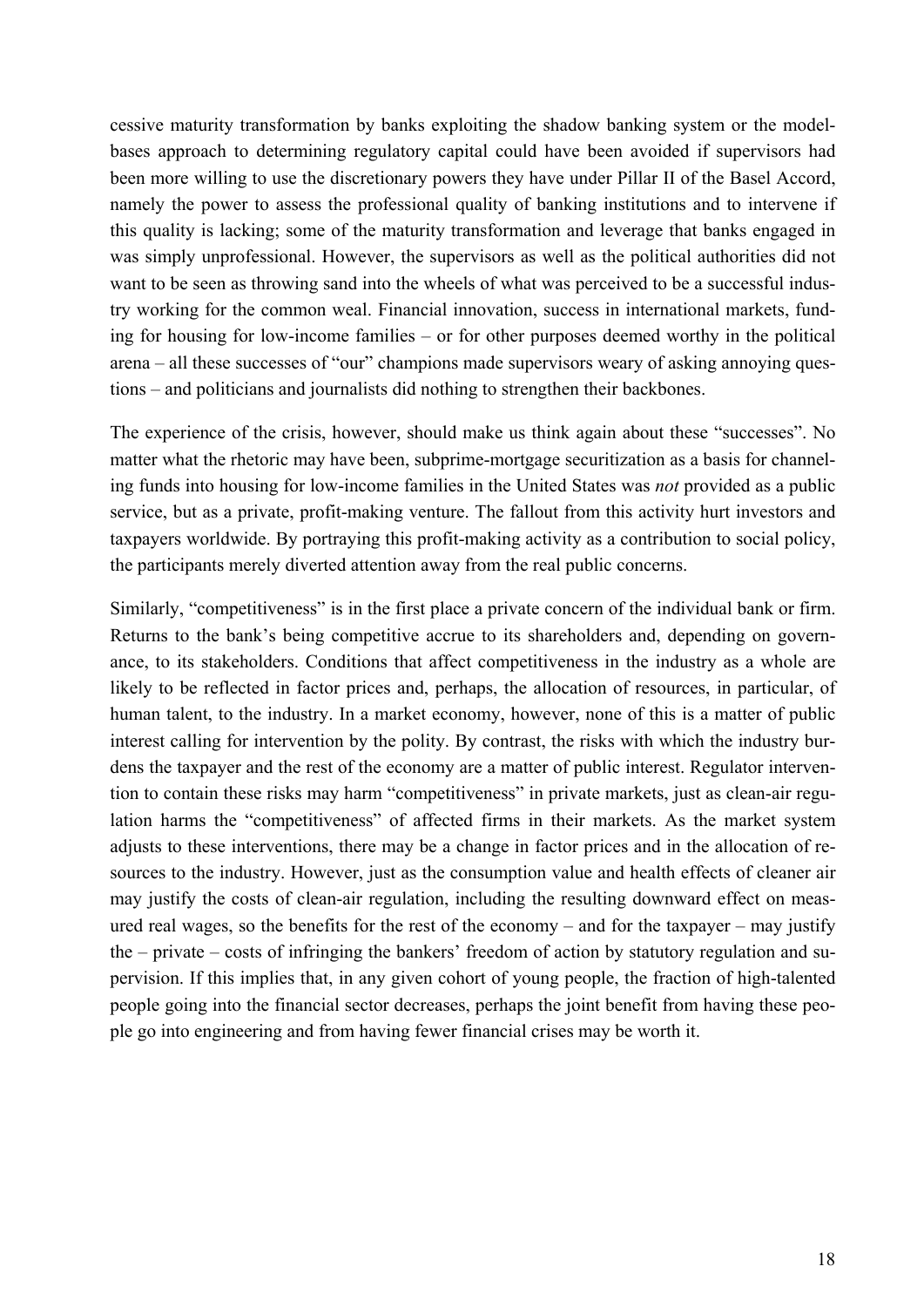#### **References**

- Acharya, V., P. Schnabl, and G. Suarez (2009), Securitization without Risk Transfer, Stern School of Management, New York University, http://pages.stern.nyu.edu/~sternfin/vacharya/public\_html/acharya\_schnabl\_suarez.pdf.
- Admati, A.R., P.M. DeMarzo, M.F. Hellwig, P. Pfleiderer, Fallacies, Irrelevant Facts, and Myths: Why Bank Equity is not Expensive, mimeo, Stanford and Bonn 2010.
- Baron, D. (1979), Investment Policy, Optimality, and the Mean-Variance Model, Journal of Finance 34, 207 – 232.
- Basel Committee on Banking Supervision (2004), International Convergence of Capital Measurement and Capital Standards: A Revised Framework, Bank for International Settlements, Basel 2004.
- Basel Committee on Banking Supervision (2009), Strengthening the Resilience of the Banking Sector, Consultative Document, Bank for International Settlements, Basel, http://www.bis.org/publ/bcbs164.pdf?noframes=1.
- Blum, J.M. (1999), Do Capital Adequacy Requirements Reduce Risks in Banking? Journal of Banking and Finance 23, 755 – 771.
- Blum, J.M., and M.F. Hellwig (1995), The Macroeconomic Implications of Capital Adequacy Requirements for Banks, European Economic Review 39, 739 – 749.
- Blum, J. M., and M. Hellwig, Die makroökonomischen Wirkungen von Eigenkapitalanforderungen für Banken, in: D. Duwendag (ed.), Finanzmärkte, Finanzinnovationen und Geldpolitik, Schriften des Vereins für Socialpolitik, NF 242, Duncker und Humblot, Berlin 1996,  $41 - 71$ .
- D. Duffie, Innovations in Credit Risk Transfer: Implications for Financial Stability, Stanford University, Stanford, CA 2007, http://www.stanford.edu/~duffie/BIS.pdf.
- Frenkel, M., and M. Rudolf, Die Auswirkungen einer Leverage Ration als zusätzliche aufsichtsrechtliche Beschränkung der Geschäftstätigkeit der Banken", mimeo WHU, Vallendar 2010, http://www.bankenverband.de/downloads/032010/studie-leverage-ratio-1.
- Grossman, S.J., and J.E. Stiglitz, Stockholder Unanimity in Making Production and Financial Decisions, Quarterly Journal of Economics 94, 543 – 566.
- Hart, O.D. (1979), On Shareholder Unanimity in Large Stock Market Economies, Econometrica 47, 1057 – 1083.
- Hellwig (1981), Bankruptcy, Limited Liability and the Modigliani-Miller Theorem, American Economic Review 71, 155 – 170.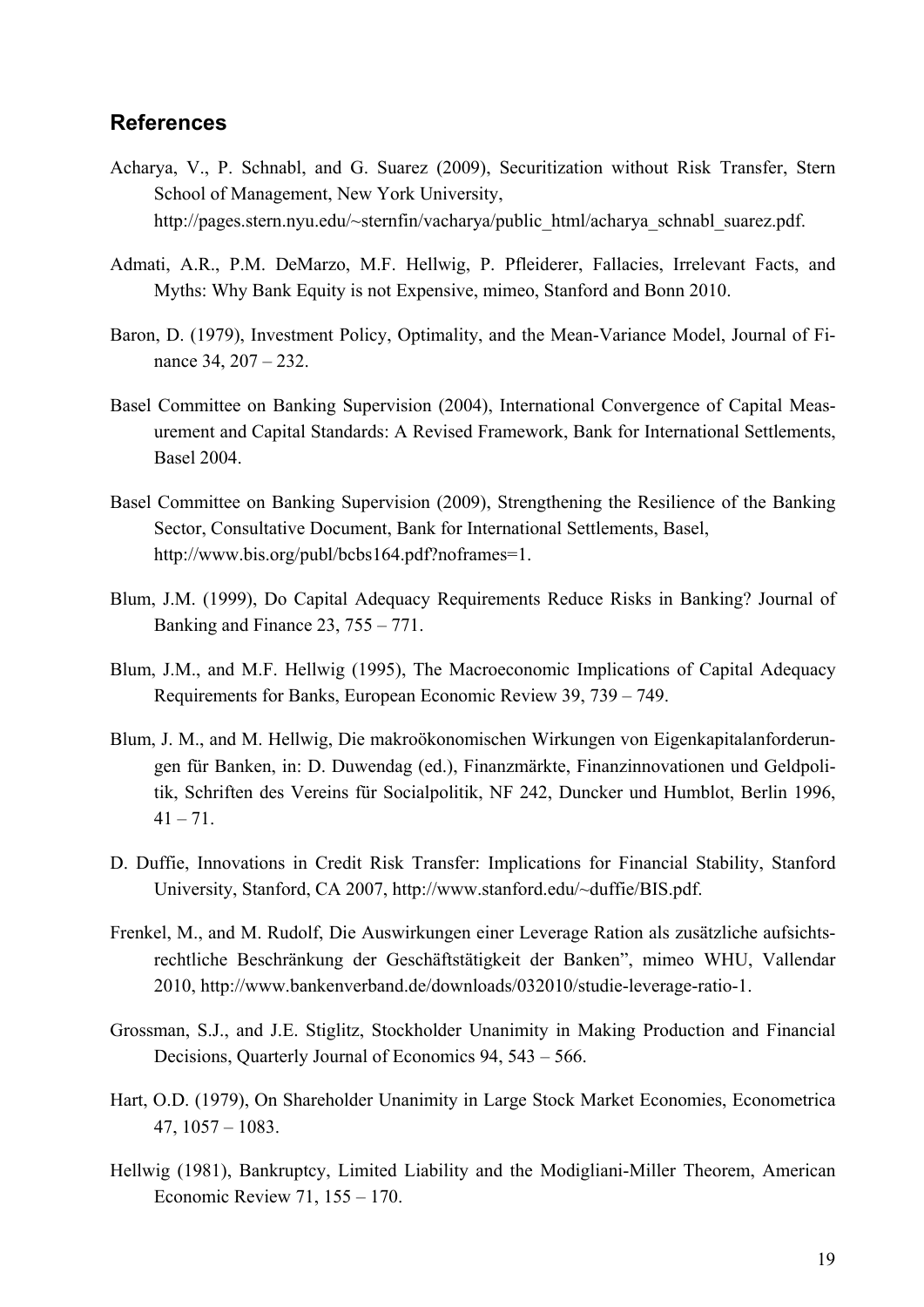- Hellwig, M.F. (1995), Systemic Aspects of Risk Management in Banking and Finance, Schweizerische Zeitschrift für Volkswirtschaft und Statistik/Swiss Journal of Economics and Statistics 131 (1995), 723 – 737; http://www.sjes.ch/papers/1995-IV-9.pdf.
- Hellwig, M.F. (1996), Capital Adequacy Rules as Instruments for the Regulation of Banks, Schweizerische Zeitschrift für Volkswirtschaft und Statistik/Swiss Journal of Economics and Statistics 132, 609 – 612; http://www.sjes.ch/papers/1996-IV-6.pdf.
- Hellwig, M.F., and M. Staub, Capital Requirements for Market Risks Based on Inhouse Models: Aspects of Quality Assessment, Swiss Journal of Economics and Statistics 132 (1996), 755 – 776.
- Hellwig, M.F. (2009), Systemic Risk in the Financial Sector: An Analysis of the Subprime-Mortgage Financial Crisis, De Economist 157, 129 – 207.
- International Monetary Fund, Containing Systemic Risks and Restoring Financial Soundness, Global Financial Stability Report, April 2008, http://www.imf.org/External/Pubs/FT/GFSR/2008/01/index.htm.
- Kashyap, A.K., J.C. Stein, and S. Hanson (2010), An Analysis of the Impact of "Substantially Heightened" Capital Requirements on Large Financial Institutions", mimeo.
- King, M. (1977), Public Policy and the Corporation, Wiley, London.
- Miller, M.H. (1995), Do the M&M Propositions Apply to Banks?, Journal of Banking and Finance 19, 483 – 489.
- Modigliani, F., and M.H. Miller (1958), The Cost of Capital, Corporation Finance, and the Theory of Investment, American Economic Review 48, 162 – 197.
- Stiglitz. J.E. (1969), A Re-Examination of the Modigliani-Miller Theorem, American Economic Review 59, 784 – 793.
- Süddeutsche Zeitung (2009), Interview with Dr. Josef Ackermann, Chairman of Deutsche Bank AG, November 20.
- UBS (2008), Shareholder Report on UBS's Writedowns, http://www.ubs.com/1/ShowMedia/investors/shareholderreport?contentId=140333&name= 080418ShareholderReport.pdf.